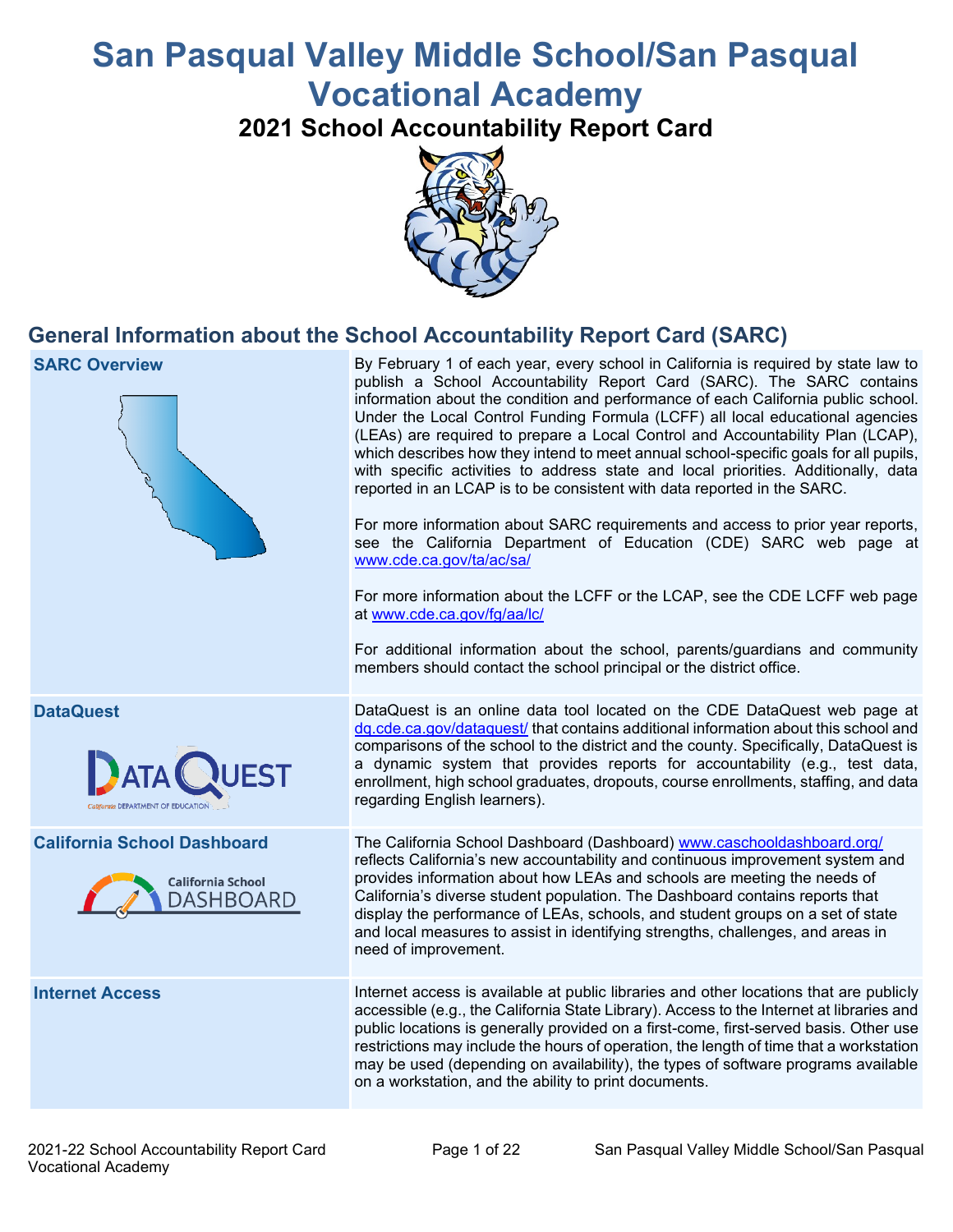#### **2021-22 School Contact Information**

| <b>School Name</b>                       | San Pasqual Valley Middle School/San Pasqual Vocational Academy |
|------------------------------------------|-----------------------------------------------------------------|
| <b>Street</b>                            | 676 Baseline Rd.                                                |
| City, State, Zip                         | Winterhaven, CA 92283-9801                                      |
| <b>Phone Number</b>                      | 760.572.0222                                                    |
| <b>Principal</b>                         | Mary Kay Monson                                                 |
| <b>Email Address</b>                     | mkmonson@spvusd.org                                             |
| <b>School Website</b>                    | spvusd.org                                                      |
| <b>County-District-School (CDS) Code</b> | 13632140000000                                                  |

| 2021-22 District Contact Information |                                            |  |  |  |
|--------------------------------------|--------------------------------------------|--|--|--|
| <b>District Name</b>                 | San Pasqual Valley Unified School District |  |  |  |
| <b>Phone Number</b>                  | 760.572.0222                               |  |  |  |
| Superintendent                       | Katrina León, Ed.D.                        |  |  |  |
| <b>Email Address</b>                 | kleon@spvusd.org                           |  |  |  |
| <b>District Website Address</b>      | www.spvusd.org                             |  |  |  |

#### **2021-22 School Overview**

#### Principal's Message

Welcome to San Pasqual Valley Middle School's Annual School Accountability Report Card. As principal, I am extremely proud of the middle school students and staff. The purpose of this report card is to afford you further insight into the quality educational program we offer.

It is the belief of San Pasqual Valley Middle School that students can and will excel in an environment that is tailored to their evolving needs. We strive to provide age-appropriate social, emotional, and academic strategies to support students in the middle school setting. Through daily encouragement from all staff, the students are provided the support they need to accomplish personal and academic goals.

#### School Motto

Together we believe, we achieve, we succeed.

#### Mission Statement

Providing students with a high-quality education that will equip them with the skills and knowledge and information to be successful in all post-secondary endeavors, their careers, and their lives.

#### School Profile

San Pasqual Valley Unified School District is located in Imperial County near the Arizona border. The district is comprised of one elementary school, one middle school, one comprehensive high school, one community day school, and one alternative education high school. During the 2021-2022 year, the district educated 604 students within its schools. San Pasqual Valley Unified School District is committed to providing a quality education for all its students.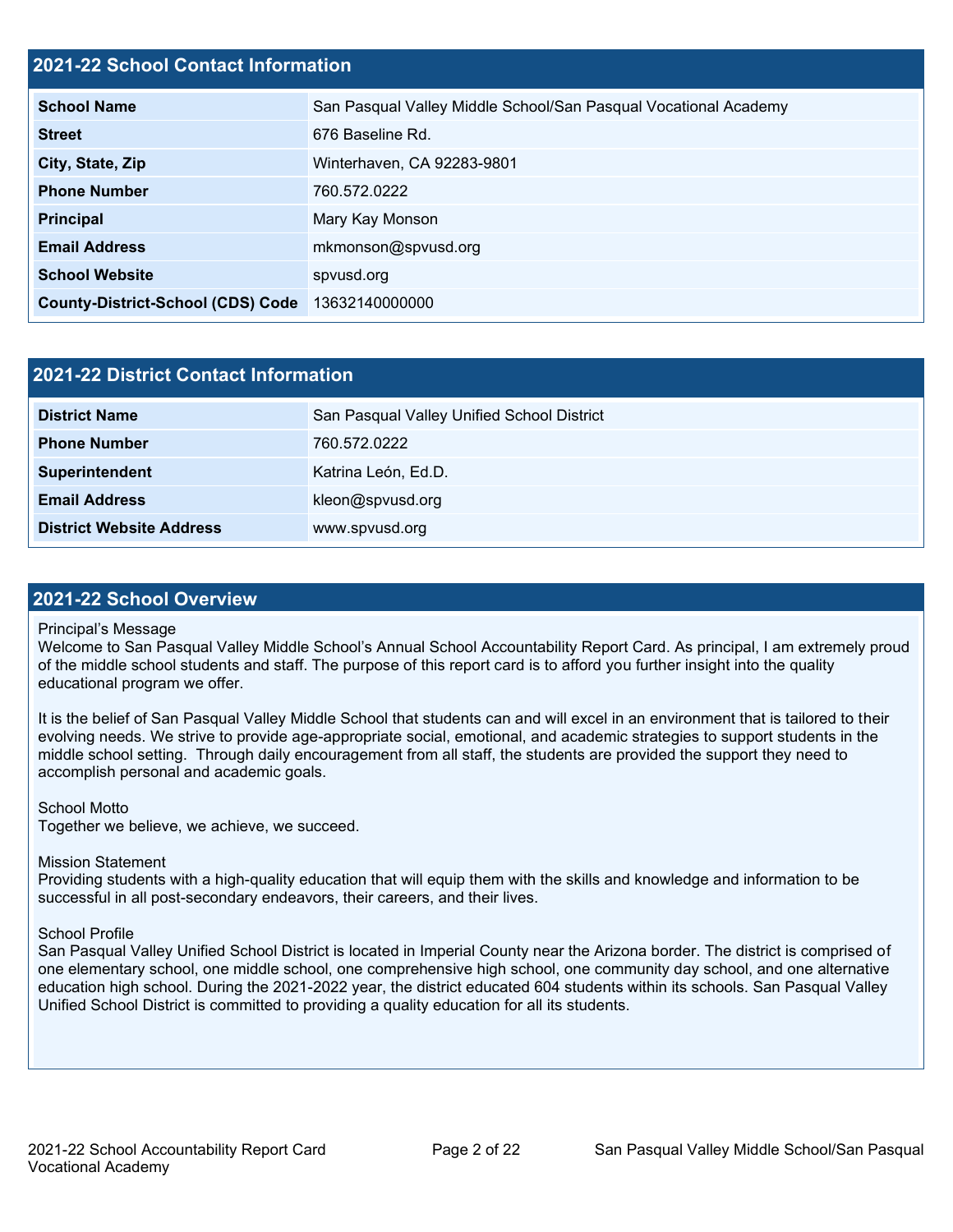## **About this School**

| 2020-21 Student Enrollment by Grade Level |                           |  |  |  |
|-------------------------------------------|---------------------------|--|--|--|
| <b>Grade Level</b>                        | <b>Number of Students</b> |  |  |  |
| Grade 6                                   | 43                        |  |  |  |
| Grade 7                                   | 66                        |  |  |  |
| Grade 8                                   | 48                        |  |  |  |
| <b>Total Enrollment</b>                   | 157                       |  |  |  |

## **2020-21 Student Enrollment by Student Group**

| <b>Student Group</b>                   | <b>Percent of Total Enrollment</b> |
|----------------------------------------|------------------------------------|
| American Indian or Alaska Native       | 49                                 |
| <b>Black or African American</b>       | 0.6                                |
| <b>Hispanic or Latino</b>              | 46.5                               |
| <b>Two or More Races</b>               | 1.9                                |
| <b>White</b>                           | 1.3                                |
| <b>English Learners</b>                | 25.5                               |
| <b>Foster Youth</b>                    | 0.6                                |
| <b>Homeless</b>                        | 2.5                                |
| <b>Socioeconomically Disadvantaged</b> | 91.1                               |
| <b>Students with Disabilities</b>      | 18.5                               |

## **A. Conditions of Learning State Priority: Basic**

The SARC provides the following information relevant to the State priority: Basic (Priority 1):

- Degree to which teachers are appropriately assigned and fully credentialed in the subject area and for the pupils they are teaching;
	- Pupils have access to standards-aligned instructional materials; and
- School facilities are maintained in good repair

Note: For more information refer to the Updated Teacher Equity Definitions web page at<https://www.cde.ca.gov/pd/ee/teacherequitydefinitions.asp>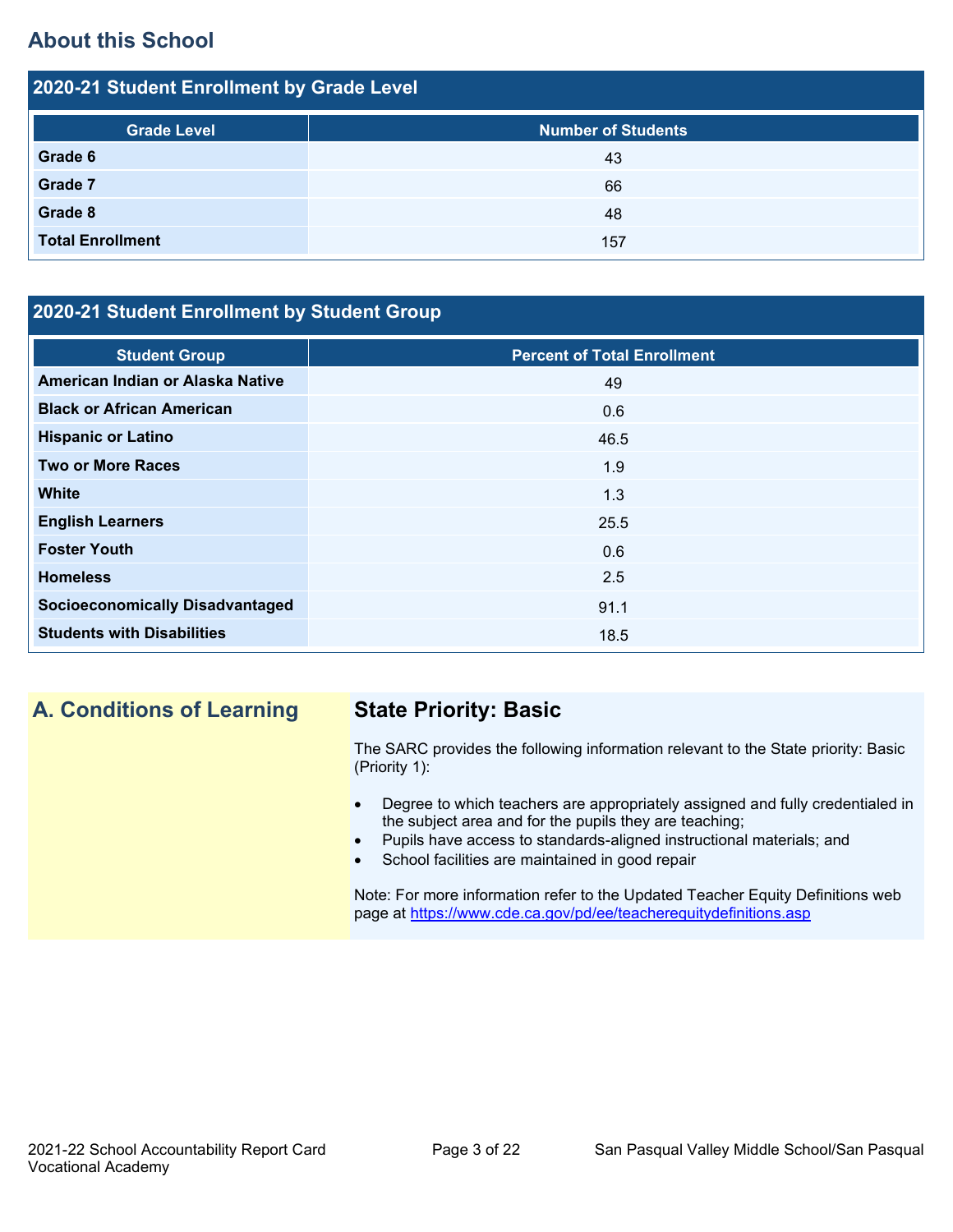| 2019-20 Teacher Preparation and Placement                                                       |         |  |  |  |
|-------------------------------------------------------------------------------------------------|---------|--|--|--|
| <b>Authorization/Assignment</b>                                                                 | 2019-20 |  |  |  |
| Fully (Preliminary or Clear) Credentialed for Subject and Student Placement (properly assigned) |         |  |  |  |
| <b>Intern Credential Holders Properly Assigned</b>                                              |         |  |  |  |
| Teachers Without Credentials and Misassignments ("ineffective" under ESSA)                      |         |  |  |  |
| Credentialed Teachers Assigned Out-of-Field ("out-of-field" under ESSA)                         |         |  |  |  |
| Unknown                                                                                         |         |  |  |  |
| <b>Total Teaching Positions</b>                                                                 |         |  |  |  |
|                                                                                                 |         |  |  |  |

Note: The data in this table is based on Full Time Equivalent (FTE) status. One FTE equals one staff member working full time; one FTE could also represent two staff members who each work 50 percent of full time. Additionally, an assignment is defined as a position that an educator is assigned to based on setting, subject, and grade level. An authorization is defined as the services that an educator is authorized to provide to students.

# **2019-20 Teachers Without Credentials and Misassignments (considered "ineffective" under ESSA) Authorization/Assignment 2019-20 Permits and Waivers Misassignments Vacant Positions Total Teachers Without Credentials and Misassignments**

| 2019-20 Credentialed Teachers Assigned Out-of-Field (considered "out-of-field" under ESSA) |         |  |  |
|--------------------------------------------------------------------------------------------|---------|--|--|
| <b>Indicator</b>                                                                           | 2019-20 |  |  |
| <b>Credentialed Teachers Authorized on a Permit or Waiver</b>                              |         |  |  |
| <b>Local Assignment Options</b>                                                            |         |  |  |
|                                                                                            |         |  |  |

**Total Out-of-Field Teachers**

| 2019-20 Class Assignments                                                                                                                           |         |
|-----------------------------------------------------------------------------------------------------------------------------------------------------|---------|
| <b>Indicator</b>                                                                                                                                    | 2019-20 |
| <b>Misassignments for English Learners</b><br>(a percentage of all the classes with English learners taught by teachers that are misassigned)       |         |
| No credential, permit or authorization to teach<br>(a percentage of all the classes taught by teachers with no record of an authorization to teach) |         |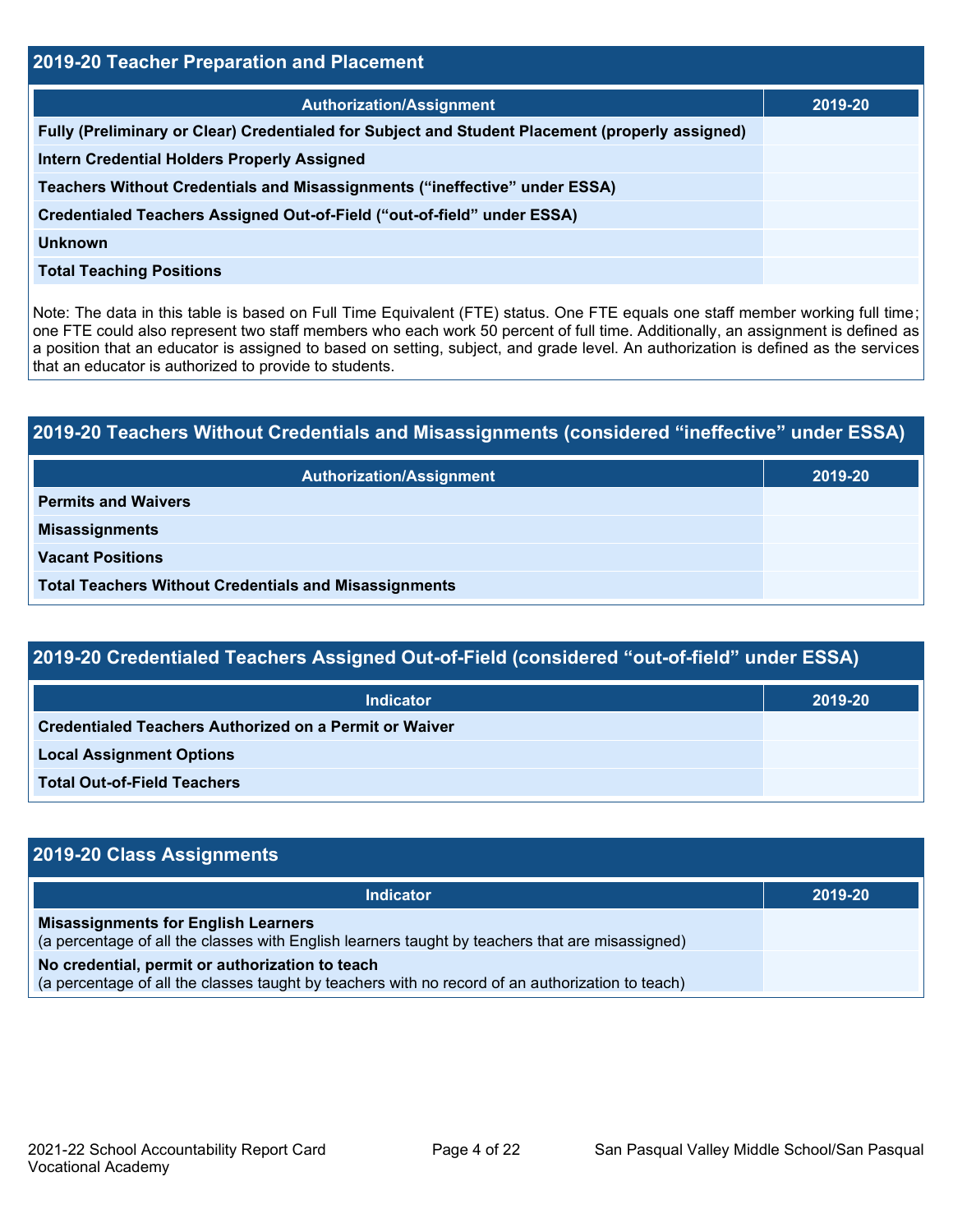#### **2021-22 Quality, Currency, Availability of Textbooks and Other Instructional Materials**

San Pasqual Valley Unified School District sets a high priority upon ensuring that sufficient and current textbooks and materials are available to support the school's instructional program and provides students with their own textbooks. San Pasqual Valley Unified School District held a Public Hearing on September 14, 2021, and determined that each school within the district had sufficient and good quality textbooks, instructional materials, or science lab equipment, pursuant to the settlement of Williams vs. the State of California. All students, including English learner students, are provided their own individual standards-aligned instructional materials in core subjects for use in the classroom and to take home.

All textbooks and instructional materials used within the district are aligned with the California State Content Standards and Frameworks and have been selected from the state's most recent list of standards-based materials.

San Pasqual Valley Unified School District follows the California Department of Education Instructional Materials adoption cycle to ensure that instructional materials are relevant and up-to-date. Selection criteria are based on state and district standards, reviewed per the state list, and recommendations made to the Board of Trustees for final adoption. The selection process is uniform district-wide in order to assure continuity and consistency throughout the instructional program. The table displays information collected in September regarding the quality, currency, and availability of the standards-aligned textbooks and other instructional materials used at the school.

#### **Year and month in which the data were collected Contract Contract Contract Contract Contract Contract Contract Contract Contract Contract Contract Contract Contract Contract Contract Contract Contract Contract Contract Co**

| <b>Subject</b>                | Textbooks and Other Instructional Materials/year of<br><b>Adoption</b> | <b>From</b><br><b>Most</b><br><b>Recent</b><br><b>Adoption</b><br>7 | <b>Percent</b><br><b>Students</b><br><b>Lacking Own</b><br><b>Assigned</b><br>Copy |
|-------------------------------|------------------------------------------------------------------------|---------------------------------------------------------------------|------------------------------------------------------------------------------------|
| <b>Reading/Language Arts</b>  | Houghton Mifflin Harcourt Collections 6-8,<br>Adopted 2017             | Yes.                                                                | $0.0\%$                                                                            |
| <b>Mathematics</b>            | Houghton Mifflin Harcourt Go Math!<br>Adopted 2014                     | Yes.                                                                | $0.0\%$                                                                            |
| <b>Science</b>                | <b>Amplify Science</b><br>Adopted 2019                                 | <b>Yes</b>                                                          | $0.0\%$                                                                            |
| <b>History-Social Science</b> | <b>Discovery Education/Experience</b>                                  | <b>Yes</b>                                                          | $0.0\%$                                                                            |
| <b>Health</b>                 | Choosing the Best Life                                                 |                                                                     | $0.0\%$                                                                            |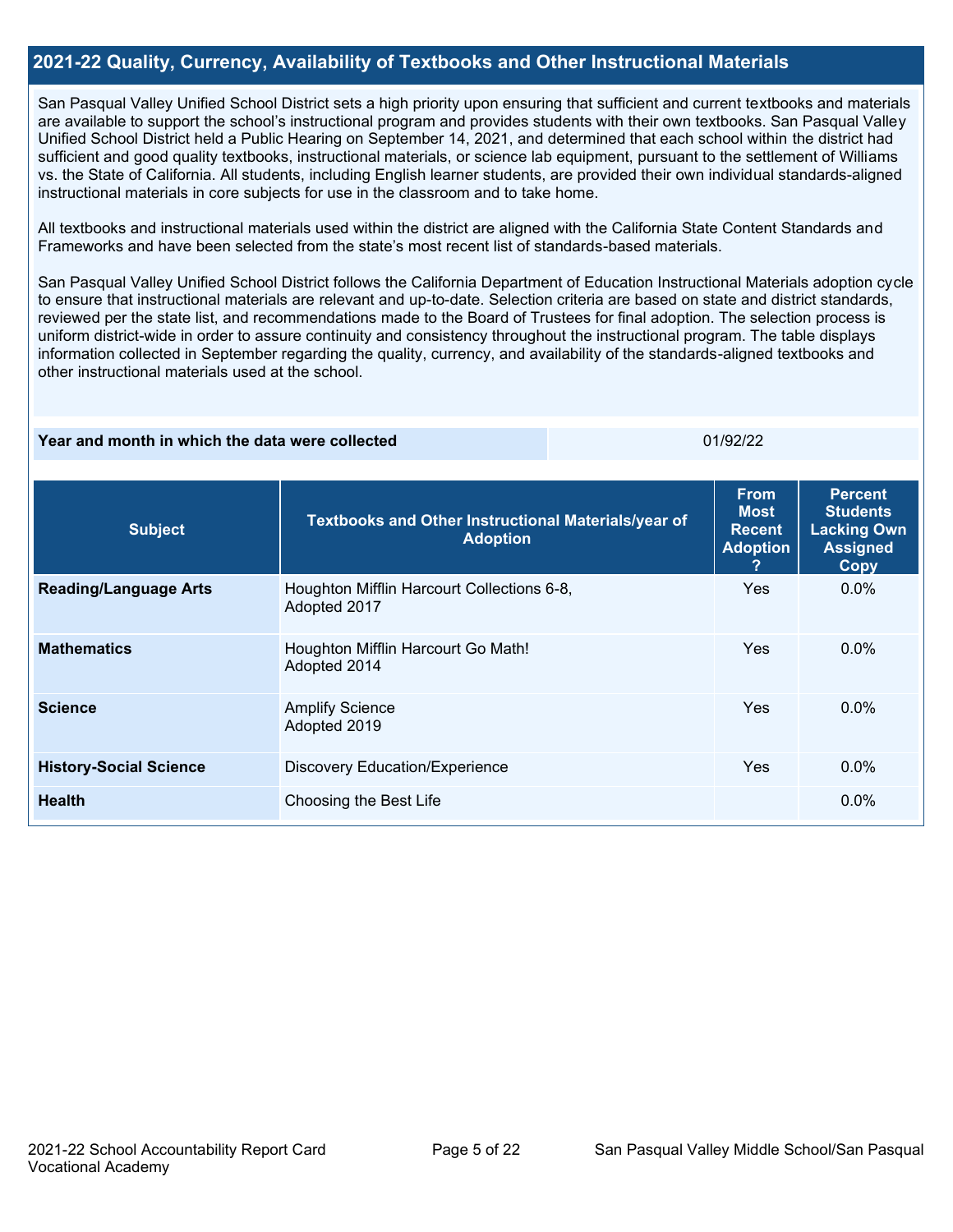#### **School Facility Conditions and Planned Improvements**

San Pasqual Valley Middle School buildings were built in 2000. Facilities are situated on two acres and include 20 classrooms and two student restrooms and two adult restrooms. The facility strongly supports teaching and learning through its ample classroom and playground space. Recent modernization projects included replacing a wing with new classrooms built from the ground up, starting in 2010. Phase I was completed February 2012. During the summer of 2016, a shade structure and cement basket court were added. A half-court basketball court was added in 2017, the volleyball net was relocated in 2017, and a four-square court was added in 2018. In 2021, the middle school parking lot was paved.

#### Maintenance and Repair

Safety concerns are the number one priority for Maintenance and Operations. District maintenance supervisors are proactive and conduct inspections at school sites on a continual basis. Repairs necessary to keep the school in good repair and working order are completed in a timely manner. A work order process is used to ensure efficient service and that emergency repairs are given the highest priority. The district maintenance staff has indicated that 100% of all toilets on school grounds are in good working order. The chart shows the results of the most recent school facilities inspection.

#### **Year and month of the most recent FIT report** 08/27/2021

| <b>System Inspected</b>                                                | Rate<br>Good | Rate<br>Fair | Rate<br>Poor | <b>Repair Needed and Action Taken or Planned</b> |
|------------------------------------------------------------------------|--------------|--------------|--------------|--------------------------------------------------|
| <b>Systems:</b><br>Gas Leaks, Mechanical/HVAC, Sewer                   | X            |              |              |                                                  |
| Interior:<br><b>Interior Surfaces</b>                                  | $\sf X$      |              |              |                                                  |
| <b>Cleanliness:</b><br>Overall Cleanliness, Pest/Vermin Infestation    | $\times$     |              |              |                                                  |
| <b>Electrical</b>                                                      | X            |              |              |                                                  |
| <b>Restrooms/Fountains:</b><br>Restrooms, Sinks/ Fountains             | $\sf X$      |              |              |                                                  |
| Safety:<br>Fire Safety, Hazardous Materials                            | $\times$     |              |              |                                                  |
| Structural:<br>Structural Damage, Roofs                                | $\times$     |              |              |                                                  |
| External:<br>Playground/School Grounds, Windows/<br>Doors/Gates/Fences | X            |              |              |                                                  |

| <b>Overall Facility Rate</b> |      |      |      |  |  |  |
|------------------------------|------|------|------|--|--|--|
| <b>Exemplary</b>             | Good | Fair | Poor |  |  |  |
|                              |      |      |      |  |  |  |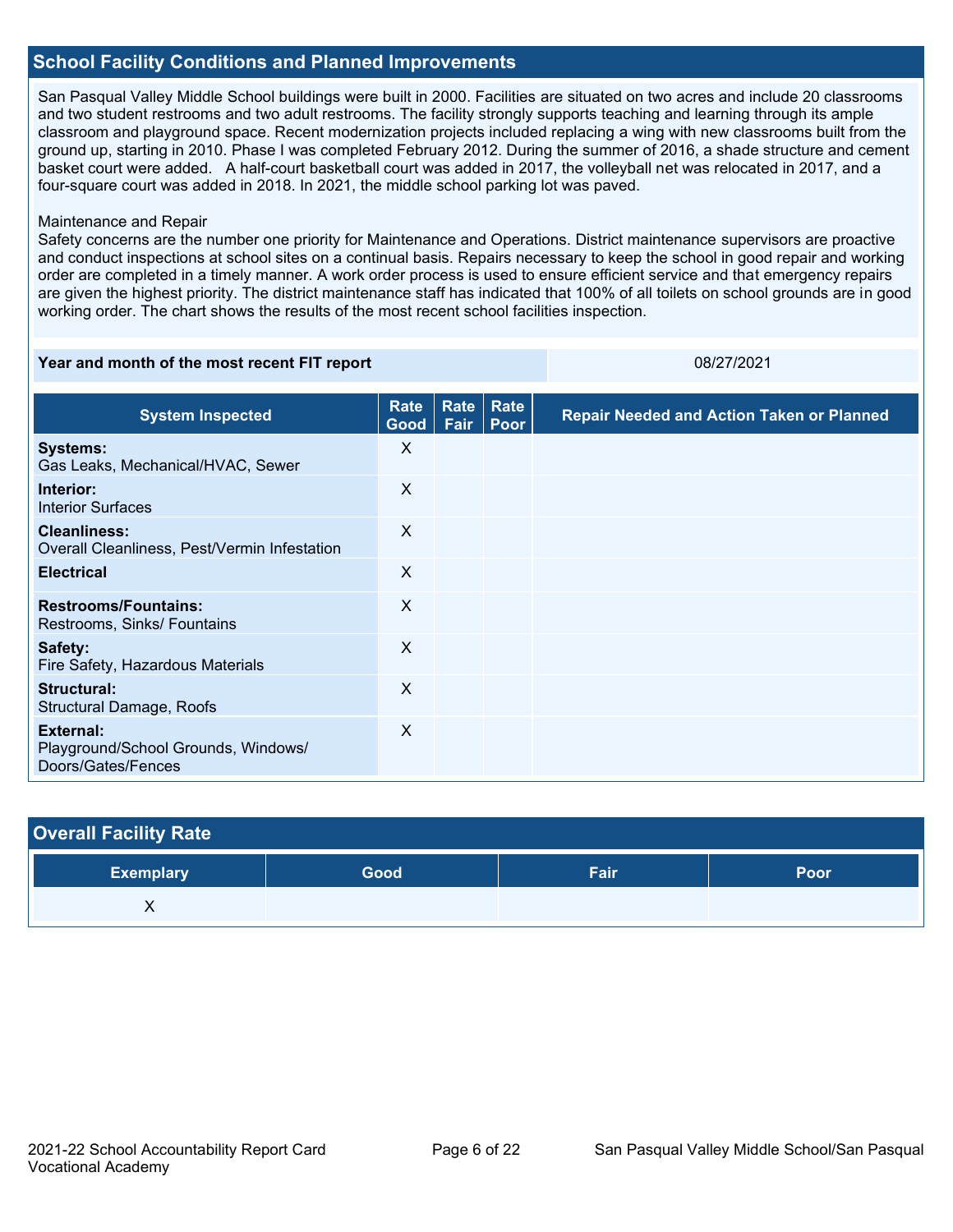## **B. Pupil Outcomes State Priority: Pupil Achievement**

The SARC provides the following information relevant to the State priority: Pupil Achievement (Priority 4):

#### **Statewide Assessments**

(i.e., California Assessment of Student Performance and Progress [CAASPP] System includes the Smarter Balanced Summative Assessments for students in the general education population and the California Alternate Assessments [CAAs] for English language arts/literacy [ELA] and mathematics given in grades three through eight and grade eleven. Only eligible students may participate in the administration of the CAAs. CAAs items are aligned with alternate achievement standards, which are linked with the Common Core State Standards [CCSS] for students with the most significant cognitive disabilities).

The CAASPP System encompasses the following assessments and student participation requirements:

- 1. **Smarter Balanced Summative Assessments and CAAs for ELA** in grades three through eight and grade eleven.
- 2. **Smarter Balanced Summative Assessments and CAAs for mathematics** in grades three through eight and grade eleven.
- 3. **California Science Test (CAST) and CAAs for Science** in grades five, eight, and once in high school (i.e., grade ten, eleven, or twelve).

#### **SARC Reporting in the 2020-2021 School Year Only**

Where the most viable option, LEAs were required to administer the statewide summative assessment in ELA and mathematics. Where a statewide summative assessment was not the most viable option for the LEA (or for one or more gradelevel[s] within the LEA) due to the pandemic, LEAs were allowed to report results from a different assessment that met the criteria established by the State Board of Education (SBE) on March 16, 2021. The assessments were required to be:

- Aligned with CA CCSS for ELA and mathematics;
- Available to students in grades 3 through 8, and grade 11; and
- Uniformly administered across a grade, grade span, school, or district to all eligible students.

#### **Options**

Note that the CAAs could only be administered in-person following health and safety requirements. If it was not viable for the LEA to administer the CAAs in person with health and safety guidelines in place, the LEA was directed to not administer the tests. There were no other assessment options available for the CAAs. Schools administered the Smarter Balanced Summative Assessments for ELA and mathematics, other assessments that meet the SBE criteria, or a combination of both, and they could only choose one of the following:

- Smarter Balanced ELA and mathematics summative assessments;
- Other assessments meeting the SBE criteria; or
- Combination of Smarter Balanced ELA and mathematics summative assessments and other assessments.

The percentage of students who have successfully completed courses that satisfy the requirements for entrance to the University of California and the California State University, or career technical education sequences or programs of study.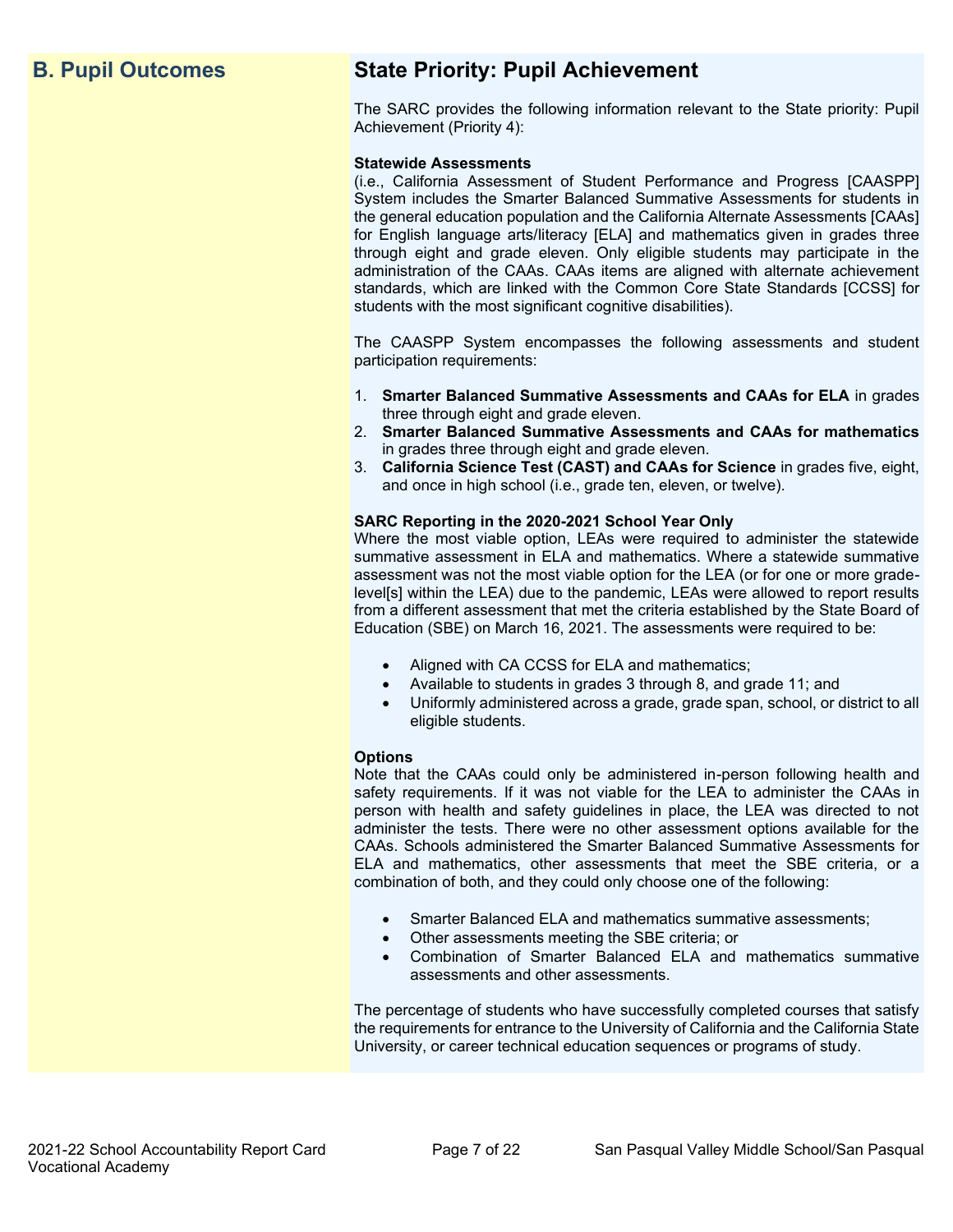#### **Percentage of Students Meeting or Exceeding the State Standard on CAASPP**

This table displays CAASPP test results in ELA and mathematics for all students grades three through eight and grade eleven taking and completing a state-administered assessment.

The 2019-2020 data cells with N/A values indicate that the 2019-2020 data are not available due to the COVID-19 pandemic and resulting summative test suspension. The Executive Order N-30-20 was issued which waived the assessment, accountability, and reporting requirements for the 2019-2020 school year.

The 2020-2021 data cells have N/A values because these data are not comparable to other year data due to the COVID-19 pandemic during the 2020-2021 school year. Where the CAASPP assessments in ELA and/or mathematics is not the most viable option, the LEAs were allowed to administer local assessments. Therefore, the 2020-2021 data between school years for the school, district, state are not an accurate comparison. As such, it is inappropriate to compare results of the 2020-2021 school year to other school years.

| <b>Subject</b>                                                 | <b>School</b><br>2019-20 | <b>School</b><br>2020-21 | District<br>2019-20 | <b>District</b><br>2020-21 | <b>State</b><br>2019-20 | <b>State</b><br>2020-21 |
|----------------------------------------------------------------|--------------------------|--------------------------|---------------------|----------------------------|-------------------------|-------------------------|
| <b>English Language Arts/Literacy</b><br>$(grades 3-8 and 11)$ | N/A                      | N/A                      | N/A                 | N/A                        | N/A                     | N/A                     |
| <b>Mathematics</b><br>$(grades 3-8 and 11)$                    | N/A                      | N/A                      | N/A                 | N/A                        | N/A                     | N/A                     |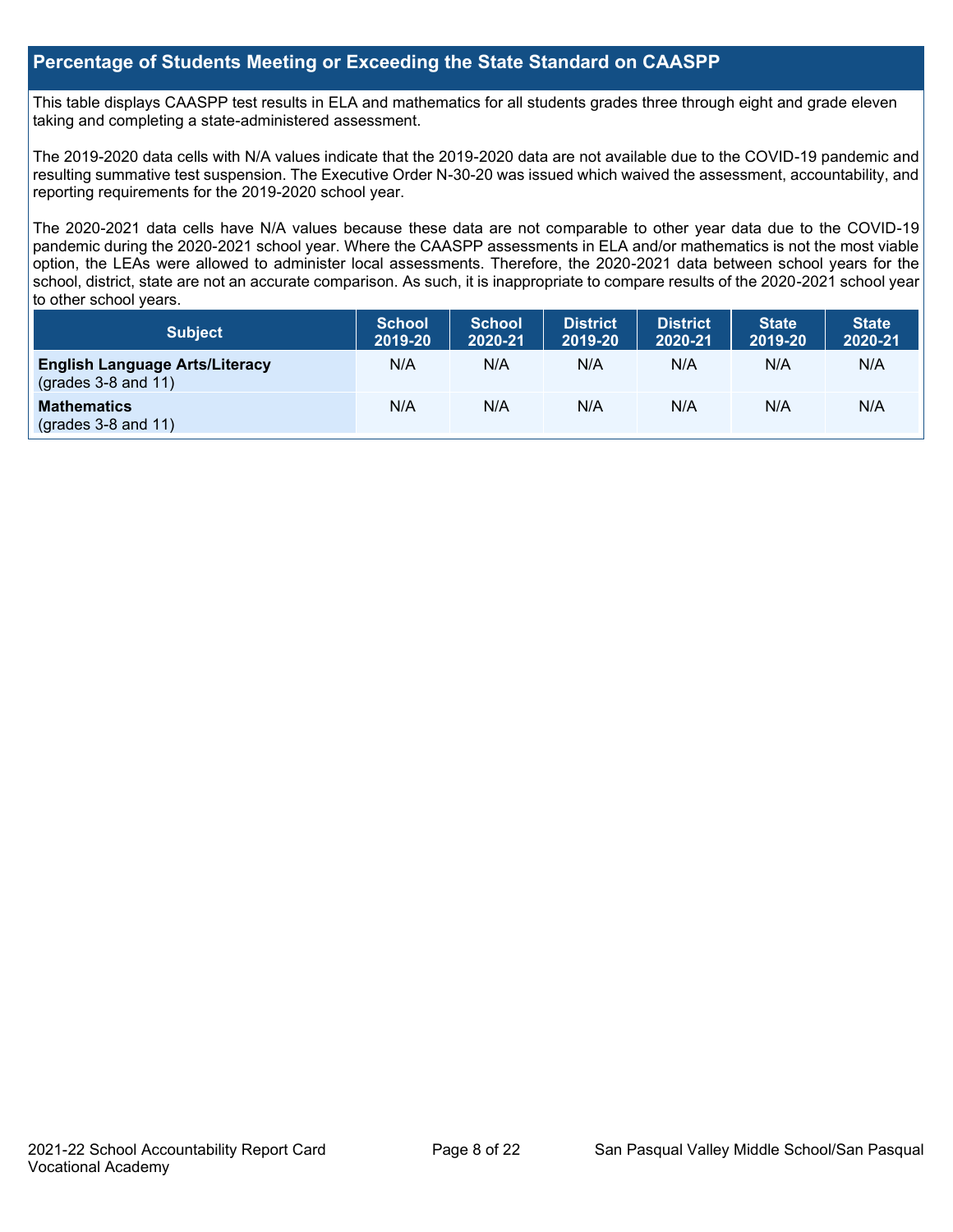### **2020-21 CAASPP Test Results in ELA by Student Group**

This table displays CAASPP test results in ELA by student group for students grades three through eight and grade eleven taking and completing a state-administered assessment. The CDE will populate this table for schools in cases where the school administered the CAASPP assessment. In cases where the school administered a local assessment instead of CAASPP, the CDE will populate this table with "NT" values, meaning this school did not test students using the CAASPP. See the local assessment(s) table for more information.

| <b>CAASPP</b><br><b>Student Groups</b>               | <b>CAASPP</b><br><b>Total</b><br><b>Enrollment</b> | <b>CAASPP</b><br><b>Number</b><br><b>Tested</b> | <b>CAASPP</b><br><b>Percent</b><br><b>Tested</b> | <b>CAASPP</b><br><b>Percent</b><br><b>Not Tested</b> | <b>CAASPP</b><br><b>Percent</b><br><b>Met or</b><br><b>Exceeded</b> |
|------------------------------------------------------|----------------------------------------------------|-------------------------------------------------|--------------------------------------------------|------------------------------------------------------|---------------------------------------------------------------------|
| <b>All Students</b>                                  | 161                                                | 141                                             | 87.58                                            | 12.42                                                | 23.53                                                               |
| <b>Female</b>                                        | 82                                                 | 69                                              | 84.15                                            | 15.85                                                | 30.88                                                               |
| <b>Male</b>                                          | 79                                                 | 72                                              | 91.14                                            | 8.86                                                 | 16.18                                                               |
| American Indian or Alaska Native                     | 78                                                 | 69                                              | 88.46                                            | 11.54                                                | 18.46                                                               |
| <b>Asian</b>                                         | $\overline{0}$                                     | $\mathbf 0$                                     | $\mathbf 0$                                      | $\Omega$                                             | $\mathbf 0$                                                         |
| <b>Black or African American</b>                     | $\qquad \qquad -$                                  | --                                              | --                                               | $\sim$                                               | --                                                                  |
| <b>Filipino</b>                                      | $\Omega$                                           | $\Omega$                                        | $\mathbf{0}$                                     | $\Omega$                                             | $\mathbf{0}$                                                        |
| <b>Hispanic or Latino</b>                            | 73                                                 | 65                                              | 89.04                                            | 10.96                                                | 29.69                                                               |
| Native Hawaiian or Pacific Islander                  | $\mathbf 0$                                        | $\mathbf 0$                                     | 0                                                | $\mathbf 0$                                          | $\mathbf 0$                                                         |
| <b>Two or More Races</b>                             | --                                                 | --                                              | --                                               | --                                                   | --                                                                  |
| <b>White</b>                                         | --                                                 | --                                              | --                                               | --                                                   | --                                                                  |
| <b>English Learners</b>                              | 41                                                 | 36                                              | 87.8                                             | 12.2                                                 | 8.57                                                                |
| <b>Foster Youth</b>                                  | $\qquad \qquad -$                                  | $-$                                             | --                                               | $\overline{a}$                                       | --                                                                  |
| <b>Homeless</b>                                      | --                                                 | --                                              | --                                               | --                                                   | --                                                                  |
| <b>Military</b>                                      | $\Omega$                                           | 0                                               | $\Omega$                                         | 0                                                    | 0                                                                   |
| <b>Socioeconomically Disadvantaged</b>               | 109                                                | 95                                              | 87.16                                            | 12.84                                                | 19.78                                                               |
| <b>Students Receiving Migrant Education Services</b> | --                                                 | --                                              |                                                  |                                                      |                                                                     |
| <b>Students with Disabilities</b>                    | 34                                                 | 30                                              | 88.24                                            | 11.76                                                | 3.57                                                                |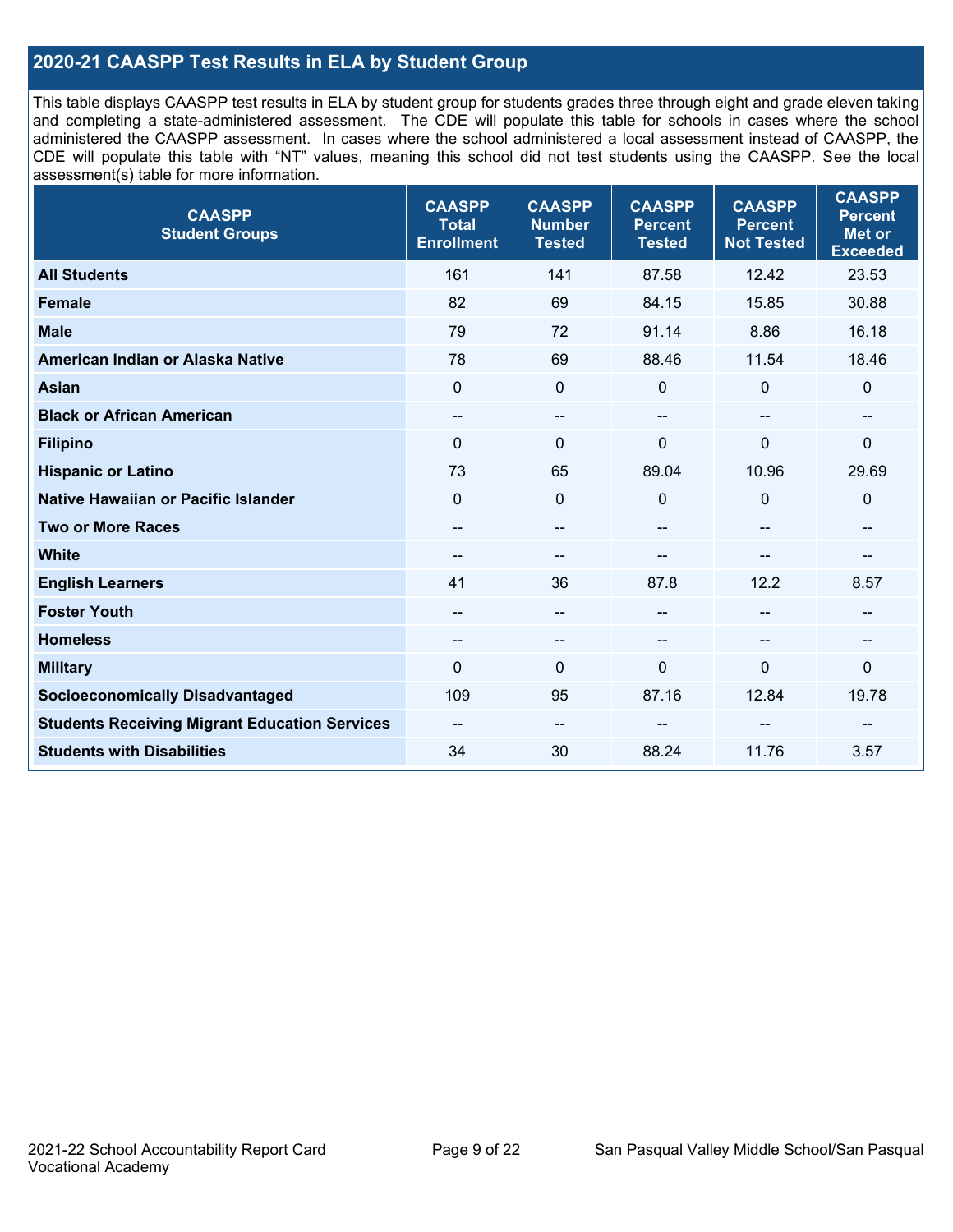### **2020-21 CAASPP Test Results in Math by Student Group**

This table displays CAASPP test results in Math by student group for students grades three through eight and grade eleven taking and completing a state-administered assessment. The CDE will populate this table for schools in cases where the school administered the CAASPP assessment. In cases where the school administered a local assessment instead of CAASPP, the CDE will populate this table with "NT" values, meaning this school did not test students using the CAASPP. See the local assessment(s) table for more information.

| <b>CAASPP</b><br><b>Student Groups</b>               | <b>CAASPP</b><br><b>Total</b><br><b>Enrollment</b> | <b>CAASPP</b><br><b>Number</b><br><b>Tested</b> | <b>CAASPP</b><br><b>Percent</b><br><b>Tested</b> | <b>CAASPP</b><br><b>Percent</b><br><b>Not Tested</b> | <b>CAASPP</b><br><b>Percent</b><br><b>Met or</b><br><b>Exceeded</b> |
|------------------------------------------------------|----------------------------------------------------|-------------------------------------------------|--------------------------------------------------|------------------------------------------------------|---------------------------------------------------------------------|
| <b>All Students</b>                                  | 161                                                | 139                                             | 86.34                                            | 13.66                                                | 4.35                                                                |
| <b>Female</b>                                        | 82                                                 | 71                                              | 86.59                                            | 13.41                                                | 7.04                                                                |
| <b>Male</b>                                          | 79                                                 | 68                                              | 86.08                                            | 13.92                                                | 1.49                                                                |
| American Indian or Alaska Native                     | 78                                                 | 67                                              | 85.90                                            | 14.10                                                | 4.48                                                                |
| <b>Asian</b>                                         | $\mathbf 0$                                        | $\pmb{0}$                                       | 0                                                | 0                                                    | $\pmb{0}$                                                           |
| <b>Black or African American</b>                     | $-$                                                | $\qquad \qquad -$                               | $- -$                                            | $\sim$                                               | $\qquad \qquad -$                                                   |
| <b>Filipino</b>                                      | $\mathbf{0}$                                       | $\mathbf{0}$                                    | $\Omega$                                         | $\Omega$                                             | $\mathbf 0$                                                         |
| <b>Hispanic or Latino</b>                            | 73                                                 | 65                                              | 89.04                                            | 10.96                                                | 4.69                                                                |
| Native Hawaiian or Pacific Islander                  | $\mathbf{0}$                                       | $\mathbf 0$                                     | 0                                                | $\mathbf 0$                                          | $\mathbf 0$                                                         |
| <b>Two or More Races</b>                             | $\qquad \qquad -$                                  | $\qquad \qquad -$                               | $-$                                              | $\overline{\phantom{a}}$                             | $\overline{\phantom{a}}$                                            |
| <b>White</b>                                         | --                                                 | --                                              |                                                  |                                                      | --                                                                  |
| <b>English Learners</b>                              | 41                                                 | 37                                              | 90.24                                            | 9.76                                                 | 2.78                                                                |
| <b>Foster Youth</b>                                  | --                                                 | --                                              | --                                               |                                                      | --                                                                  |
| <b>Homeless</b>                                      | --                                                 | $\qquad \qquad -$                               | --                                               |                                                      | --                                                                  |
| <b>Military</b>                                      | $\Omega$                                           | $\mathbf 0$                                     | $\Omega$                                         | $\Omega$                                             | $\mathbf 0$                                                         |
| <b>Socioeconomically Disadvantaged</b>               | 109                                                | 91                                              | 83.49                                            | 16.51                                                | 3.30                                                                |
| <b>Students Receiving Migrant Education Services</b> |                                                    | --                                              |                                                  |                                                      | --                                                                  |
| <b>Students with Disabilities</b>                    | 34                                                 | 30                                              | 88.24                                            | 11.76                                                | 0.00                                                                |

### **2020-21 Local Assessment Test Results in ELA by Student Group**

This table displays Local Assessment test results in ELA by student group for students grades three through eight and grade eleven. LEAs/schools will populate this table for schools in cases where the school administered a local assessment. In cases where the school administered the CAASPP assessment, LEAs/schools will populate this table with "N/A" values in all cells, meaning this table is Not Applicable for this school.

| N/A<br><b>Student Groups</b>     | N/A<br><b>Total</b><br><b>Enrollment</b> | N/A<br><b>Number</b><br><b>Tested</b> | N/A<br><b>Percent</b><br><b>Tested</b> | N/A<br><b>Percent</b><br><b>Not Tested</b> | N/A<br>Percent<br><b>At or Above</b><br><b>Grade Level</b> |
|----------------------------------|------------------------------------------|---------------------------------------|----------------------------------------|--------------------------------------------|------------------------------------------------------------|
| <b>All Students</b>              | N/A                                      | N/A                                   | N/A                                    | N/A                                        | N/A                                                        |
| Female                           | N/A                                      | N/A                                   | N/A                                    | N/A                                        | N/A                                                        |
| <b>Male</b>                      | N/A                                      | N/A                                   | N/A                                    | N/A                                        | N/A                                                        |
| American Indian or Alaska Native | N/A                                      | N/A                                   | N/A                                    | N/A                                        | N/A                                                        |
| Asian                            | N/A                                      | N/A                                   | N/A                                    | N/A                                        | N/A                                                        |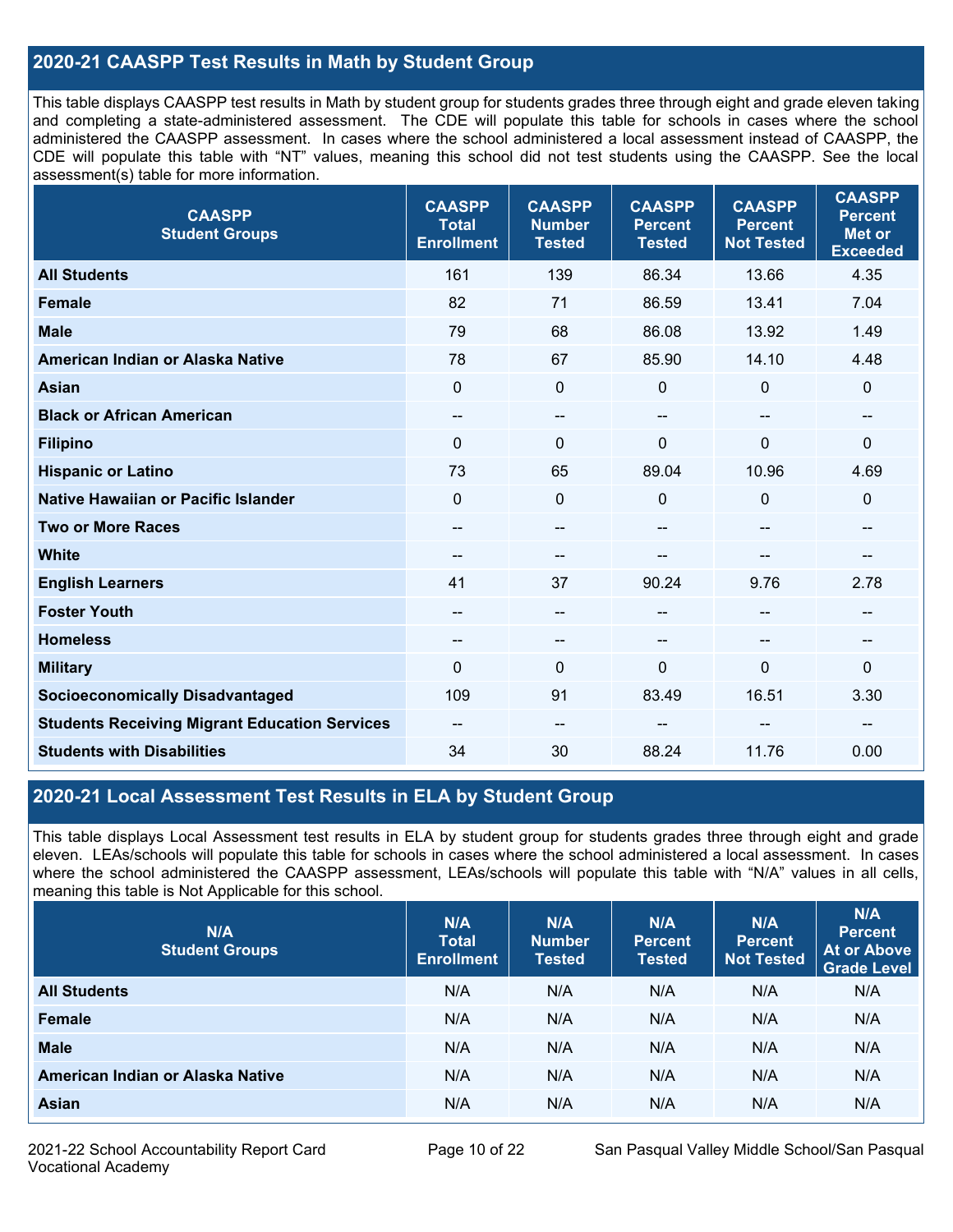| <b>Black or African American</b>                                                                                                     | N/A | N/A                                          | N/A | N/A | N/A |
|--------------------------------------------------------------------------------------------------------------------------------------|-----|----------------------------------------------|-----|-----|-----|
| <b>Filipino</b>                                                                                                                      | N/A | N/A                                          | N/A | N/A | N/A |
| <b>Hispanic or Latino</b>                                                                                                            | N/A | N/A                                          | N/A | N/A | N/A |
| Native Hawaiian or Pacific Islander                                                                                                  | N/A | N/A                                          | N/A | N/A | N/A |
| <b>Two or More Races</b>                                                                                                             | N/A | N/A                                          | N/A | N/A | N/A |
| <b>White</b>                                                                                                                         | N/A | N/A                                          | N/A | N/A | N/A |
| <b>English Learners</b>                                                                                                              | N/A | N/A                                          | N/A | N/A | N/A |
| <b>Foster Youth</b>                                                                                                                  | N/A | N/A                                          | N/A | N/A | N/A |
| <b>Homeless</b>                                                                                                                      | N/A | N/A                                          | N/A | N/A | N/A |
| <b>Military</b>                                                                                                                      | N/A | N/A                                          | N/A | N/A | N/A |
| <b>Socioeconomically Disadvantaged</b>                                                                                               | N/A | N/A                                          | N/A | N/A | N/A |
| <b>Students Receiving Migrant Education Services</b>                                                                                 | N/A | N/A                                          | N/A | N/A | N/A |
| <b>Students with Disabilities</b><br>ومستحدث والمتحا والملائب المتحاوية والمناطب والمستلم المتحار والمحسن والمنحول والمناطر والمتحار | N/A | N/A<br>المتحدث والمستحدث والمتحاوية والمنافذ | N/A | N/A | N/A |

\*At or above the grade-level standard in the context of the local assessment administered.

## **2020-21 Local Assessment Test Results in Math by Student Group**

This table displays Local Assessment test results in Math by student group for students grades three through eight and grade eleven. LEAs/schools will populate this table for schools in cases where the school administered a local assessment. In cases where the school administered the CAASPP assessment, LEAs/schools will populate this table with "N/A" values in all cells, meaning this table is Not Applicable for this school.

| N/A<br><b>Student Groups</b>                         | N/A<br><b>Total</b><br><b>Enrollment</b> | N/A<br><b>Number</b><br><b>Tested</b> | N/A<br><b>Percent</b><br><b>Tested</b> | N/A<br><b>Percent</b><br><b>Not Tested</b> | N/A<br><b>Percent</b><br><b>At or Above</b><br><b>Grade Level</b> |
|------------------------------------------------------|------------------------------------------|---------------------------------------|----------------------------------------|--------------------------------------------|-------------------------------------------------------------------|
| <b>All Students</b>                                  | N/A                                      | N/A                                   | N/A                                    | N/A                                        | N/A                                                               |
| <b>Female</b>                                        | N/A                                      | N/A                                   | N/A                                    | N/A                                        | N/A                                                               |
| <b>Male</b>                                          | N/A                                      | N/A                                   | N/A                                    | N/A                                        | N/A                                                               |
| American Indian or Alaska Native                     | N/A                                      | N/A                                   | N/A                                    | N/A                                        | N/A                                                               |
| <b>Asian</b>                                         | N/A                                      | N/A                                   | N/A                                    | N/A                                        | N/A                                                               |
| <b>Black or African American</b>                     | N/A                                      | N/A                                   | N/A                                    | N/A                                        | N/A                                                               |
| <b>Filipino</b>                                      | N/A                                      | N/A                                   | N/A                                    | N/A                                        | N/A                                                               |
| <b>Hispanic or Latino</b>                            | N/A                                      | N/A                                   | N/A                                    | N/A                                        | N/A                                                               |
| Native Hawaiian or Pacific Islander                  | N/A                                      | N/A                                   | N/A                                    | N/A                                        | N/A                                                               |
| <b>Two or More Races</b>                             | N/A                                      | N/A                                   | N/A                                    | N/A                                        | N/A                                                               |
| <b>White</b>                                         | N/A                                      | N/A                                   | N/A                                    | N/A                                        | N/A                                                               |
| <b>English Learners</b>                              | N/A                                      | N/A                                   | N/A                                    | N/A                                        | N/A                                                               |
| <b>Foster Youth</b>                                  | N/A                                      | N/A                                   | N/A                                    | N/A                                        | N/A                                                               |
| <b>Homeless</b>                                      | N/A                                      | N/A                                   | N/A                                    | N/A                                        | N/A                                                               |
| <b>Military</b>                                      | N/A                                      | N/A                                   | N/A                                    | N/A                                        | N/A                                                               |
| <b>Socioeconomically Disadvantaged</b>               | N/A                                      | N/A                                   | N/A                                    | N/A                                        | N/A                                                               |
| <b>Students Receiving Migrant Education Services</b> | N/A                                      | N/A                                   | N/A                                    | N/A                                        | N/A                                                               |
| <b>Students with Disabilities</b>                    | N/A                                      | N/A                                   | N/A                                    | N/A                                        | N/A                                                               |

2021-22 School Accountability Report Card **Page 11 of 22** San Pasqual Valley Middle School/San Pasqual Valley Middle School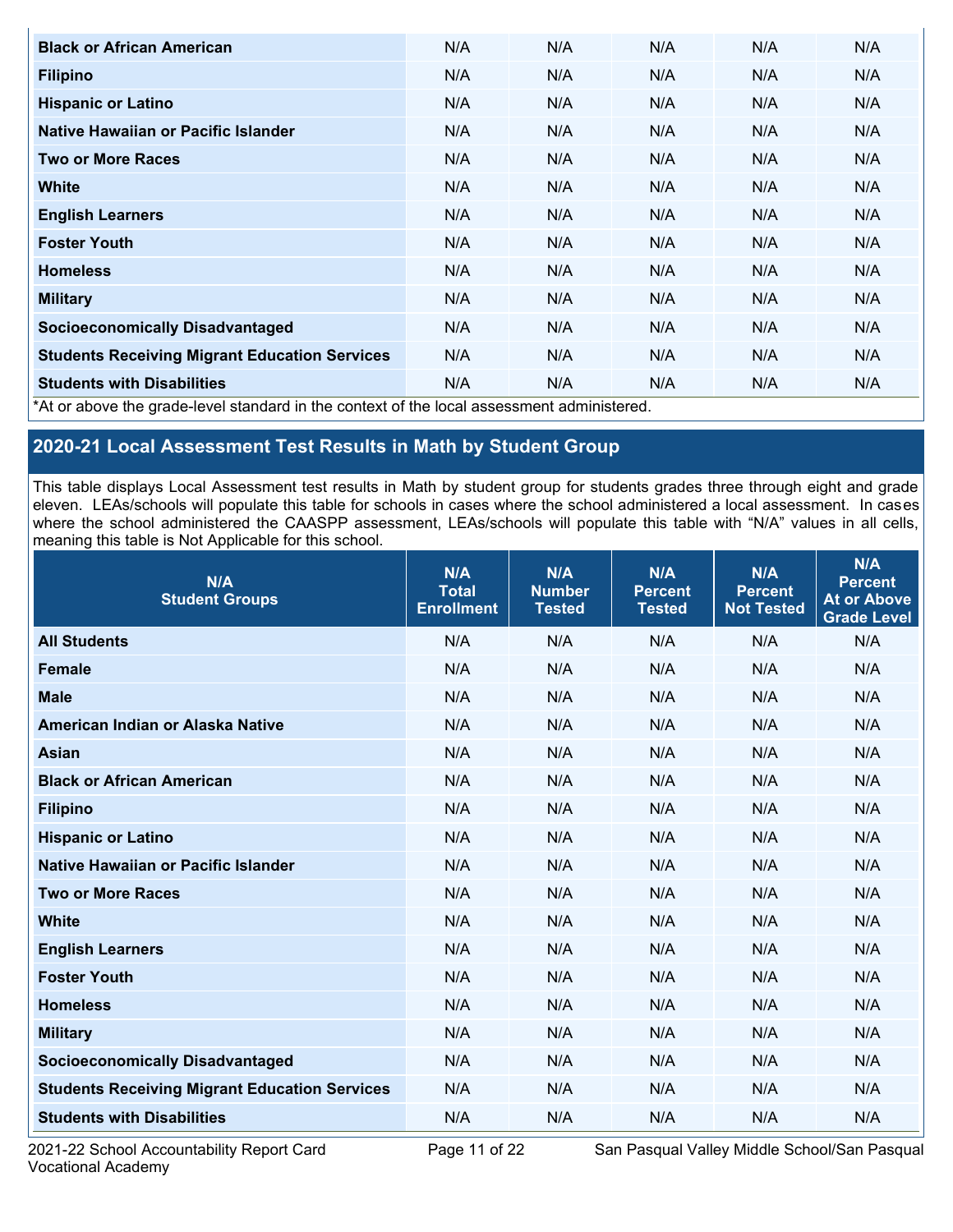#### **CAASPP Test Results in Science for All Students**

This table displays the percentage of all students grades five, eight, and High School meeting or exceeding the State Standard.

The 2019-2020 data cells with N/A values indicate that the 2019-2020 data are not available due to the COVID-19 pandemic and resulting summative testing suspension. The Executive Order N-30-20 was issued which waived the assessment, accountability, and reporting requirements for the 2019-2020 school year.

For any 2020-2021 data cells with N/T values indicate that this school did not test students using the CAASPP Science.

| <b>Subject</b>                                  | School  | <b>School</b> | <b>District</b> | District | <b>State</b> | <b>State</b> |
|-------------------------------------------------|---------|---------------|-----------------|----------|--------------|--------------|
|                                                 | 2019-20 | 2020-21       | 2019-20         | 2020-21  | 2019-20      | 2020-21      |
| <b>Science</b><br>(grades 5, 8 and high school) | N/A     | 2.38          | N/A             | 0.99     | N/A          | 28.72        |

#### **2020-21 CAASPP Test Results in Science by Student Group**

This table displays CAASPP test results in Science by student group for students grades five, eight, and High School. For any data cells with N/T values indicate that this school did not test students using the CAASPP Science.

| <b>Student Group</b>                                 | <b>Total</b><br><b>Enrollment</b> | <b>Number</b><br><b>Tested</b> | <b>Percent</b><br><b>Tested</b> | <b>Percent</b><br><b>Not Tested</b> | <b>Percent</b><br><b>Met or</b><br><b>Exceeded</b> |
|------------------------------------------------------|-----------------------------------|--------------------------------|---------------------------------|-------------------------------------|----------------------------------------------------|
| <b>All Students</b>                                  | 48                                | 42                             | 87.50                           | 12.50                               | 2.38                                               |
| <b>Female</b>                                        | 20                                | 19                             | 95.00                           | 5.00                                | 5.26                                               |
| <b>Male</b>                                          | 28                                | 23                             | 82.14                           | 17.86                               | 0.00                                               |
| American Indian or Alaska Native                     | 26                                | 23                             | 88.46                           | 11.54                               | 4.35                                               |
| <b>Asian</b>                                         | 0                                 | $\mathbf 0$                    | $\mathbf 0$                     | $\mathbf 0$                         | $\mathbf 0$                                        |
| <b>Black or African American</b>                     | 0                                 | $\mathbf 0$                    | $\mathbf 0$                     | $\mathbf 0$                         | $\mathbf 0$                                        |
| <b>Filipino</b>                                      | 0                                 | 0                              | 0                               | 0                                   | $\mathbf 0$                                        |
| <b>Hispanic or Latino</b>                            | 19                                | 17                             | 89.47                           | 10.53                               | 0.00                                               |
| <b>Native Hawaiian or Pacific Islander</b>           | 0                                 | $\mathbf 0$                    | 0                               | $\mathbf 0$                         | $\mathbf 0$                                        |
| <b>Two or More Races</b>                             | --                                | $- -$                          |                                 | --                                  | --                                                 |
| <b>White</b>                                         | --                                | --                             | --                              | --                                  | --                                                 |
| <b>English Learners</b>                              | 14                                | 13                             | 92.86                           | 7.14                                | 0.00                                               |
| <b>Foster Youth</b>                                  | 0                                 | $\pmb{0}$                      | $\mathbf 0$                     | $\mathbf 0$                         | $\mathbf 0$                                        |
| <b>Homeless</b>                                      | --                                | --                             |                                 | --                                  | --                                                 |
| <b>Military</b>                                      | $\Omega$                          | 0                              | $\Omega$                        | $\mathbf{0}$                        | 0                                                  |
| <b>Socioeconomically Disadvantaged</b>               | 25                                | 21                             | 84.00                           | 16.00                               | 0.00                                               |
| <b>Students Receiving Migrant Education Services</b> |                                   | --                             |                                 | --                                  |                                                    |
| <b>Students with Disabilities</b>                    |                                   |                                |                                 |                                     |                                                    |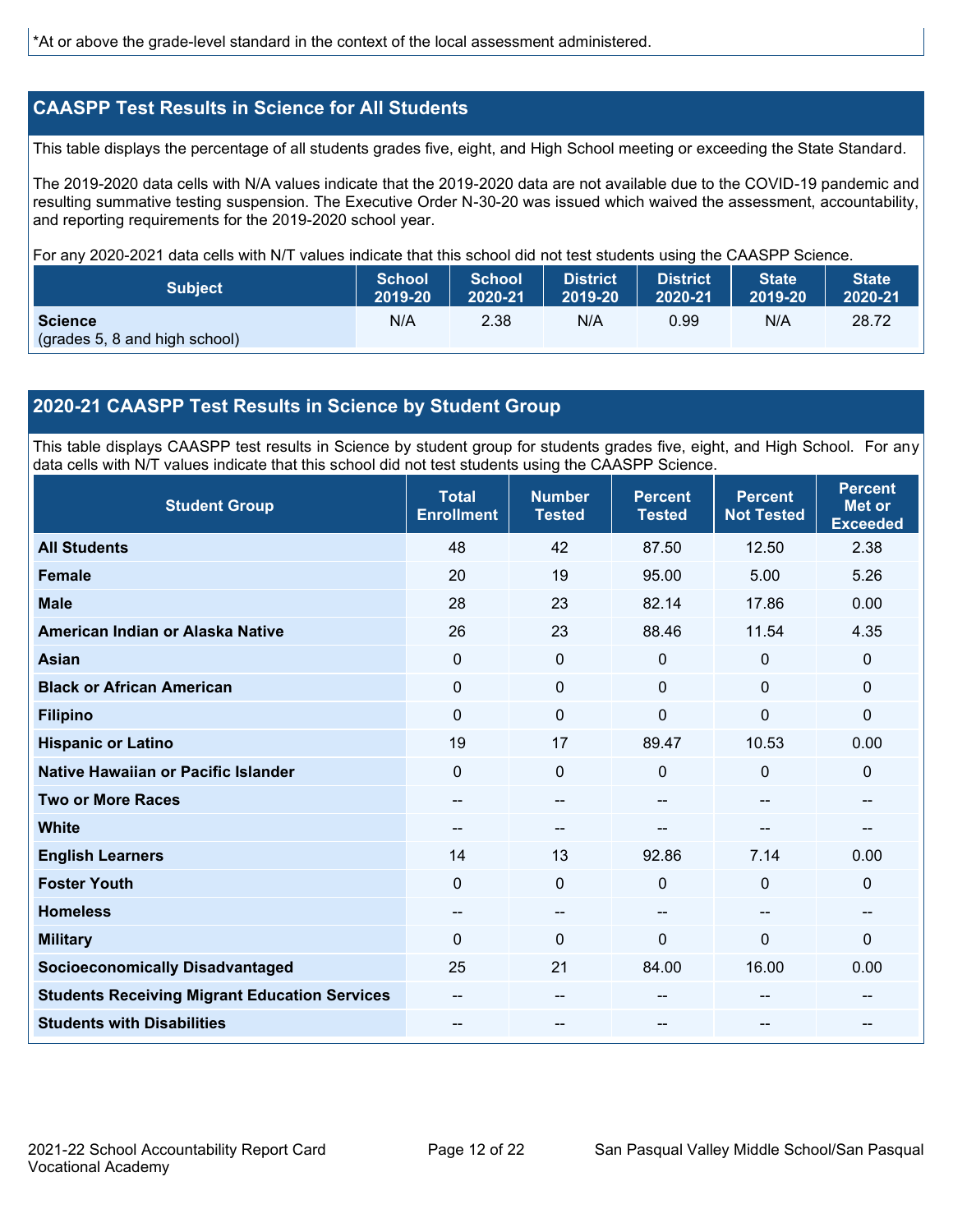## **B. Pupil Outcomes State Priority: Other Pupil Outcomes**

The SARC provides the following information relevant to the State priority: Other Pupil Outcomes (Priority 8): Pupil outcomes in the subject area of physical education.

#### **2020-21 California Physical Fitness Test Results**

Due to the COVID-19 crisis, the Physical Fitness Test was suspended during the 2020-2021 school year and therefore no data are reported and each cell in this table is populated with "N/A."

| <b>Grade Level</b> | <b>Four of Six Fitness Standards</b> | <b>Five of Six Fitness Standards</b> | Percentage of Students Meeting   Percentage of Students Meeting   Percentage of Students Meeting  <br><b>Six of Six Fitness Standards</b> |
|--------------------|--------------------------------------|--------------------------------------|-------------------------------------------------------------------------------------------------------------------------------------------|
| Grade 5            | N/A                                  | N/A                                  | N/A                                                                                                                                       |
| Grade 7            | N/A                                  | N/A                                  | N/A                                                                                                                                       |
| Grade 9            | N/A                                  | N/A                                  | N/A                                                                                                                                       |

## **C. Engagement State Priority: Parental Involvement**

The SARC provides the following information relevant to the State priority: Parental Involvement (Priority 3): Efforts the school district makes to seek parent input in making decisions regarding the school district and at each school site.

#### **2021-22 Opportunities for Parental Involvement**

Parents and the community are supportive of the educational programs at San Pasqual Valley Middle School. Parents may participate in the School Site Council, Peace Builders Picnics, Awards Assemblies, Positive Parenting Training, Title VII Indian Education Committee, MPAC/DELAC, and DIPAC. Numerous programs and activities are enriched by the generous contributions made by the following organizations:

- American Legion Post 802
- Quechan Tribe
- Arizona Western College
- Paradise Casino
- Imperial Valley College
- School Bell
- Fort Yuma Indian Health Services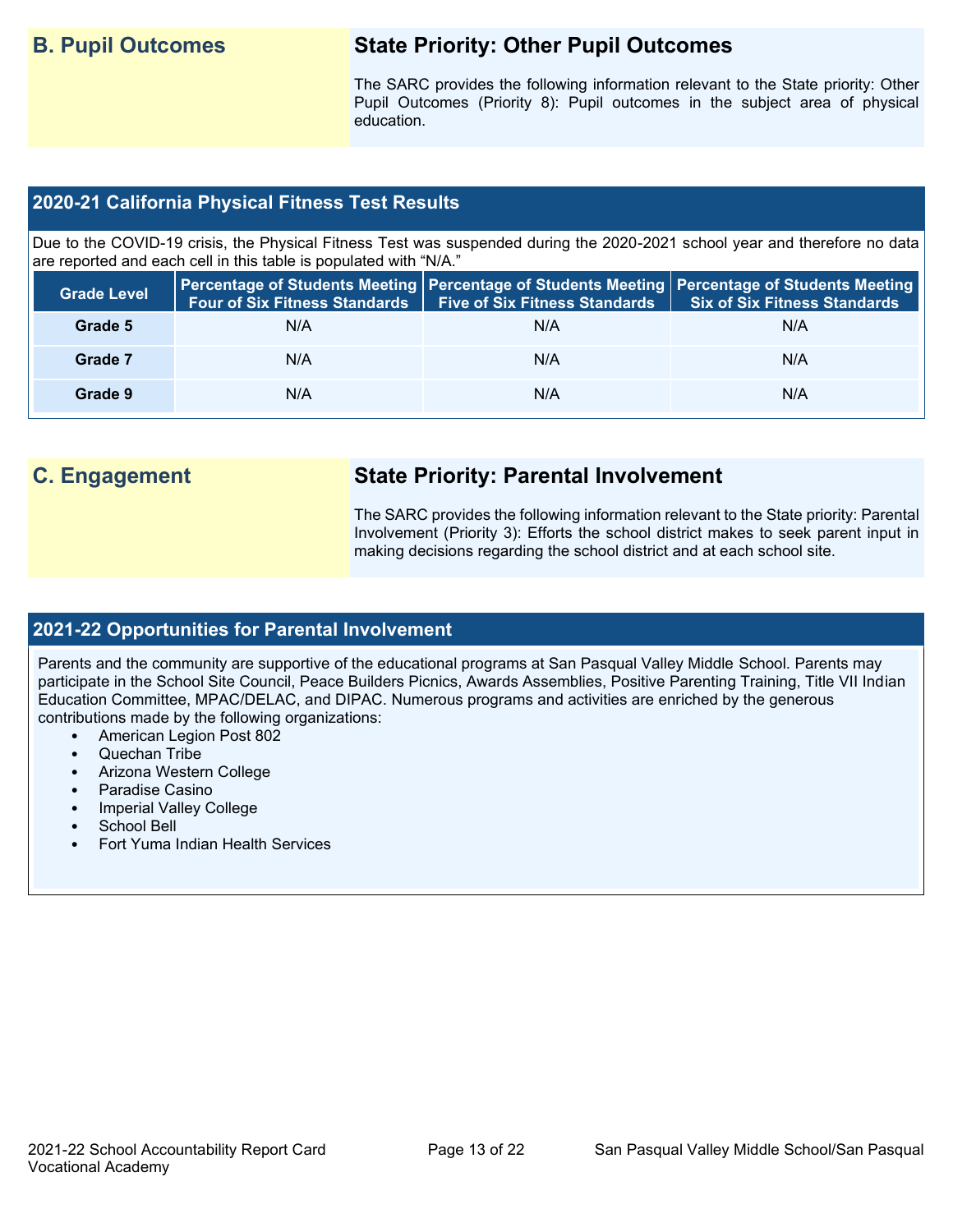## **2020-21 Chronic Absenteeism by Student Group**

| <b>Student Group</b>                                 | <b>Cumulative</b><br><b>Enrollment</b> | <b>Chronic</b><br><b>Absenteeism</b><br><b>Eligible Enrollment</b> | <b>Chronic</b><br><b>Absenteeism</b><br><b>Count</b> | <b>Chronic</b><br><b>Absenteeism</b><br><b>Rate</b> |
|------------------------------------------------------|----------------------------------------|--------------------------------------------------------------------|------------------------------------------------------|-----------------------------------------------------|
| <b>All Students</b>                                  | 169                                    | 168                                                                | $\mathbf 0$                                          | 0.0                                                 |
| <b>Female</b>                                        | 86                                     | 85                                                                 | $\Omega$                                             | 0.0                                                 |
| <b>Male</b>                                          | 83                                     | 83                                                                 | $\mathbf{0}$                                         | 0.0                                                 |
| American Indian or Alaska Native                     | 80                                     | 80                                                                 | $\mathbf 0$                                          | 0.0                                                 |
| Asian                                                | $\mathbf{0}$                           | $\mathbf{0}$                                                       | $\mathbf{0}$                                         | 0.0                                                 |
| <b>Black or African American</b>                     | 1                                      | 1                                                                  | $\mathbf 0$                                          | 0.0                                                 |
| <b>Filipino</b>                                      | $\mathbf{0}$                           | 0                                                                  | $\mathbf 0$                                          | 0.0                                                 |
| <b>Hispanic or Latino</b>                            | 79                                     | 78                                                                 | 0                                                    | 0.0                                                 |
| Native Hawaiian or Pacific Islander                  | $\mathbf 0$                            | $\Omega$                                                           | $\mathbf 0$                                          | 0.0                                                 |
| <b>Two or More Races</b>                             | 4                                      | 4                                                                  | $\mathbf 0$                                          | 0.0                                                 |
| <b>White</b>                                         | $\overline{4}$                         | 4                                                                  | $\Omega$                                             | 0.0                                                 |
| <b>English Learners</b>                              | 43                                     | 43                                                                 | $\Omega$                                             | 0.0                                                 |
| <b>Foster Youth</b>                                  | 1                                      | 1                                                                  | $\Omega$                                             | 0.0                                                 |
| <b>Homeless</b>                                      | 6                                      | 6                                                                  | $\Omega$                                             | 0.0                                                 |
| <b>Socioeconomically Disadvantaged</b>               | 153                                    | 153                                                                | $\Omega$                                             | 0.0                                                 |
| <b>Students Receiving Migrant Education Services</b> | 17                                     | 17                                                                 | $\Omega$                                             | 0.0                                                 |
| <b>Students with Disabilities</b>                    | 35                                     | 35                                                                 | $\mathbf{0}$                                         | 0.0                                                 |

## **C. Engagement State Priority: School Climate**

The SARC provides the following information relevant to the State priority: School Climate (Priority 6):

- Pupil suspension rates;
- Pupil expulsion rates; and
- Other local measures on the sense of safety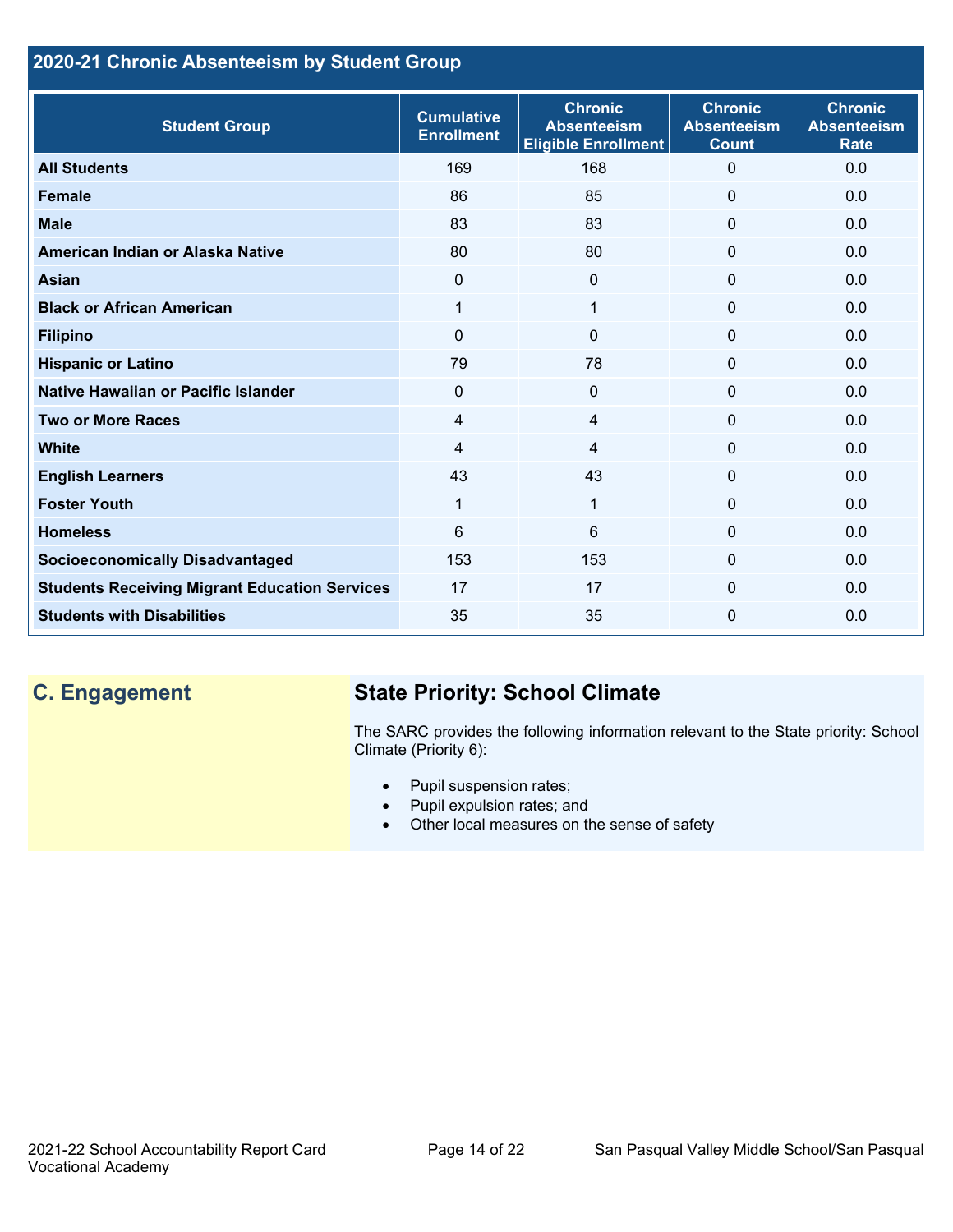#### **Suspensions and Expulsions**

This table displays suspensions and expulsions data collected between July through June, each full school year respectively. Data collected during the 2020-21 school year may not be comparable to earlier years of this collection due to differences in learning mode instruction in response to the COVID-19 pandemic.

| <b>Subject</b>     | <b>School</b><br>2018-19 | <b>School</b><br>2020-21 | <b>District</b><br>2018-19 | <b>District</b><br>2020-21 | <b>State</b><br>2018-19 | <b>State</b><br>2020-21 |
|--------------------|--------------------------|--------------------------|----------------------------|----------------------------|-------------------------|-------------------------|
| <b>Suspensions</b> | 39.08                    | 0.00                     | 25.92                      | 0.00                       | 3.47                    | 0.20                    |
| <b>Expulsions</b>  | 0.57                     | 0.00                     | 0.92                       | 0.00                       | 0.08                    | 0.00                    |

This table displays suspensions and expulsions data collected between July through February, partial school year due to the COVID-19 pandemic. The 2019-2020 suspensions and expulsions rate data are not comparable to other year data because the 2019-2020 school year is a partial school year due to the COVID-19 crisis. As such, it would be inappropriate to make any comparisons in rates of suspensions and expulsions in the 2019-2020 school year compared to other school years.

| <b>Subject</b>     | School<br>2019-20 | <b>District</b><br>2019-20 | <b>State</b><br>2019-20 |
|--------------------|-------------------|----------------------------|-------------------------|
| <b>Suspensions</b> | 10.23             | 6.32                       | 2.45                    |
| <b>Expulsions</b>  | 0.00              | 0.00                       | 0.05                    |

#### **2020-21 Suspensions and Expulsions by Student Group**

| <b>Student Group</b>                                 | <b>Suspensions Rate</b> | <b>Expulsions Rate</b> |
|------------------------------------------------------|-------------------------|------------------------|
| <b>All Students</b>                                  | 0.00                    | 0.00                   |
| <b>Female</b>                                        | 0.00                    | 0.00                   |
| <b>Male</b>                                          | 0.00                    | 0.00                   |
| American Indian or Alaska Native                     | 0.00                    | 0.00                   |
| <b>Asian</b>                                         | 0.00                    | 0.00                   |
| <b>Black or African American</b>                     | 0.00                    | 0.00                   |
| <b>Filipino</b>                                      | 0.00                    | 0.00                   |
| <b>Hispanic or Latino</b>                            | 0.00                    | 0.00                   |
| Native Hawaiian or Pacific Islander                  | 0.00                    | 0.00                   |
| <b>Two or More Races</b>                             | 0.00                    | 0.00                   |
| <b>White</b>                                         | 0.00                    | 0.00                   |
| <b>English Learners</b>                              | 0.00                    | 0.00                   |
| <b>Foster Youth</b>                                  | 0.00                    | 0.00                   |
| <b>Homeless</b>                                      | 0.00                    | 0.00                   |
| <b>Socioeconomically Disadvantaged</b>               | 0.00                    | 0.00                   |
| <b>Students Receiving Migrant Education Services</b> | 0.00                    | 0.00                   |
| <b>Students with Disabilities</b>                    | 0.00                    | 0.00                   |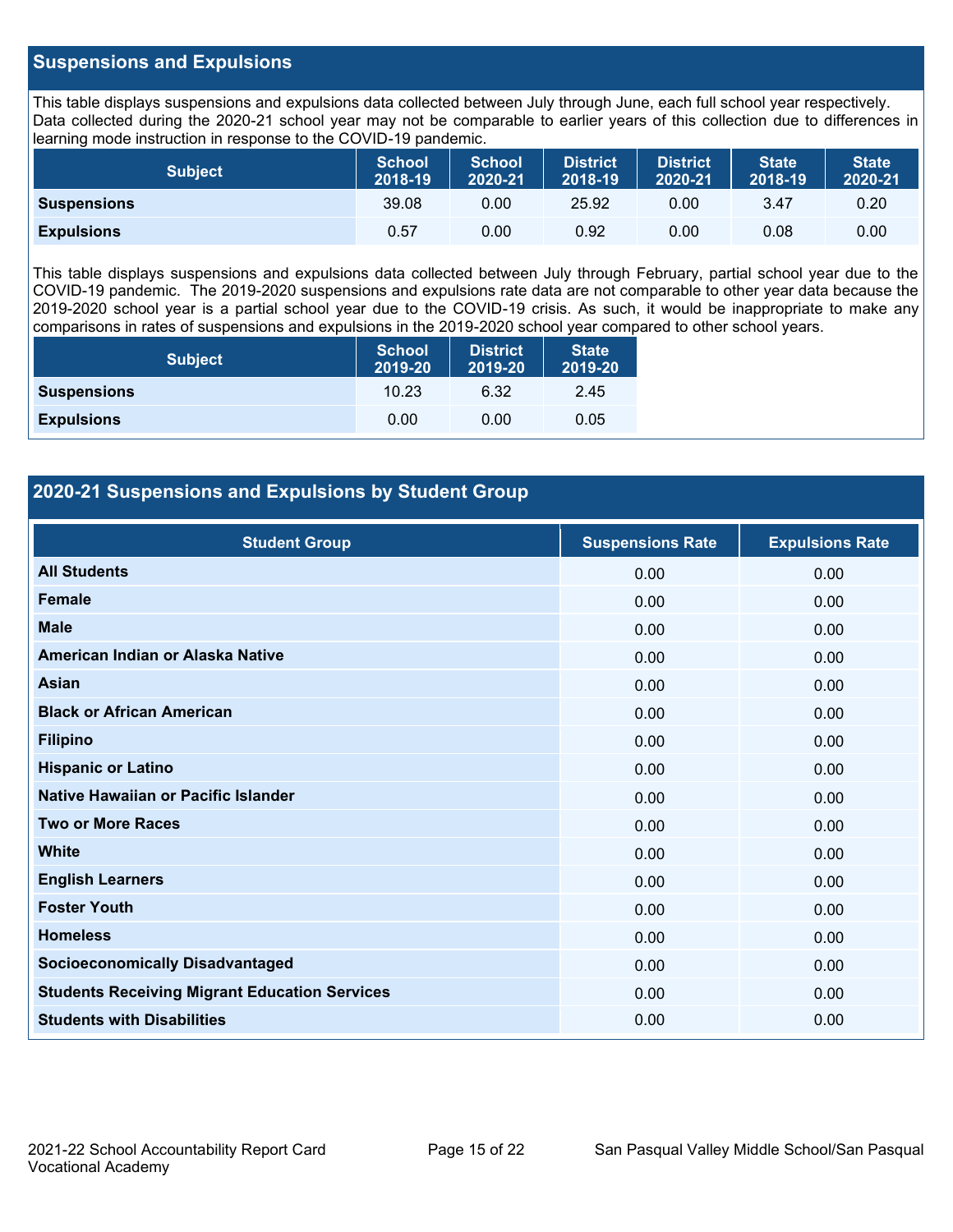#### **2021-22 School Safety Plan**

The safety of students and staff is a primary concern of San Pasqual Valley Middle School. Visitors are required to sign in at the school office upon arrival and are required to return to the school office upon departure. During lunch, recesses, and before school, we have 2 security staff as well as one full-time school resource officer who oversees students and school grounds, In the cafeteria, we have 3 staff responsible for the supervision of students and 4 staff at lunch. During recess, there are 3 or 4 employees on duty who are responsible for supervision.

The comprehensive Safe School Plan was developed by the district to comply with Senate Bill 187 (SB 187) of 1997. The plan provides students and staff with a means of ensuring a safe and orderly learning environment. Each school includes the following requirements of SB 187 within their safe school plans: current status of school crime; child abuse reporting procedures; disaster procedures, routine and emergency; policies related to suspension and expulsion; notification to teachers; sexual harassment policy; provision of a school-wide dress code; safe ingress and egress of pupils, parents, and school employees; safe and orderly school environment; and school rules and procedures. The school evaluates the plan annually and updates it as needed. Safety procedures, including elements of the Safe School Plan, are reviewed with school and District staff in the fall, at the start of each school year. The Middle School Comprehensive School Safety Plan can be found on the school district's website spvusd.org or by following this link

[http://www.spvusd.org/documents/documents/San\\_Pasqual\\_Valley\\_Middle\\_School\\_2020-](http://www.spvusd.org/documents/documents/San_Pasqual_Valley_Middle_School_2020-2021_Comprehensive_Safe_School_Plan.pdf) [2021\\_Comprehensive\\_Safe\\_School\\_Plan.pdf](http://www.spvusd.org/documents/documents/San_Pasqual_Valley_Middle_School_2020-2021_Comprehensive_Safe_School_Plan.pdf)

The site administration team works daily with the custodial staff to develop cleaning schedules to ensure a clean and safe school.

#### **2018-19 Secondary Average Class Size and Class Size Distribution**

This table displays the 2018-19 average class size and class size distribution. The columns titled "Number of Classes" indicates how many classes fall into each size category (a range of total students per classroom). At the secondary school level, this information is reported by subject area rather than grade level.

| <b>Subject</b>               | <b>Average</b><br><b>Class</b><br><b>Size</b> | <b>1-22 Students</b> | Number of Classes with   Number of Classes with  <br>23-32 Students | Number of Classes with<br>33+ Students |
|------------------------------|-----------------------------------------------|----------------------|---------------------------------------------------------------------|----------------------------------------|
| <b>English Language Arts</b> | 14                                            | 5                    | 4                                                                   |                                        |
| <b>Mathematics</b>           | 13                                            | 11                   | 3                                                                   |                                        |
| <b>Science</b>               | 17                                            |                      | 3                                                                   |                                        |
| <b>Social Science</b>        | 18                                            |                      | 4                                                                   |                                        |

#### **2019-20 Secondary Average Class Size and Class Size Distribution**

This table displays the 2019-20 average class size and class size distribution. The columns titled "Number of Classes" indicates how many classes fall into each size category (a range of total students per classroom). At the secondary school level, this information is reported by subject area rather than grade level.

| <b>Subject</b>               | <b>Average</b><br><b>Class</b><br><b>Size</b> | <b>1-22 Students</b> | Number of Classes with   Number of Classes with<br>23-32 Students | Number of Classes with<br>33+ Students |
|------------------------------|-----------------------------------------------|----------------------|-------------------------------------------------------------------|----------------------------------------|
| <b>English Language Arts</b> | 9                                             | 14                   |                                                                   |                                        |
| <b>Mathematics</b>           | 11                                            | 14                   |                                                                   |                                        |
| <b>Science</b>               | 13                                            | 5                    |                                                                   |                                        |
| <b>Social Science</b>        | 15                                            | 5                    |                                                                   |                                        |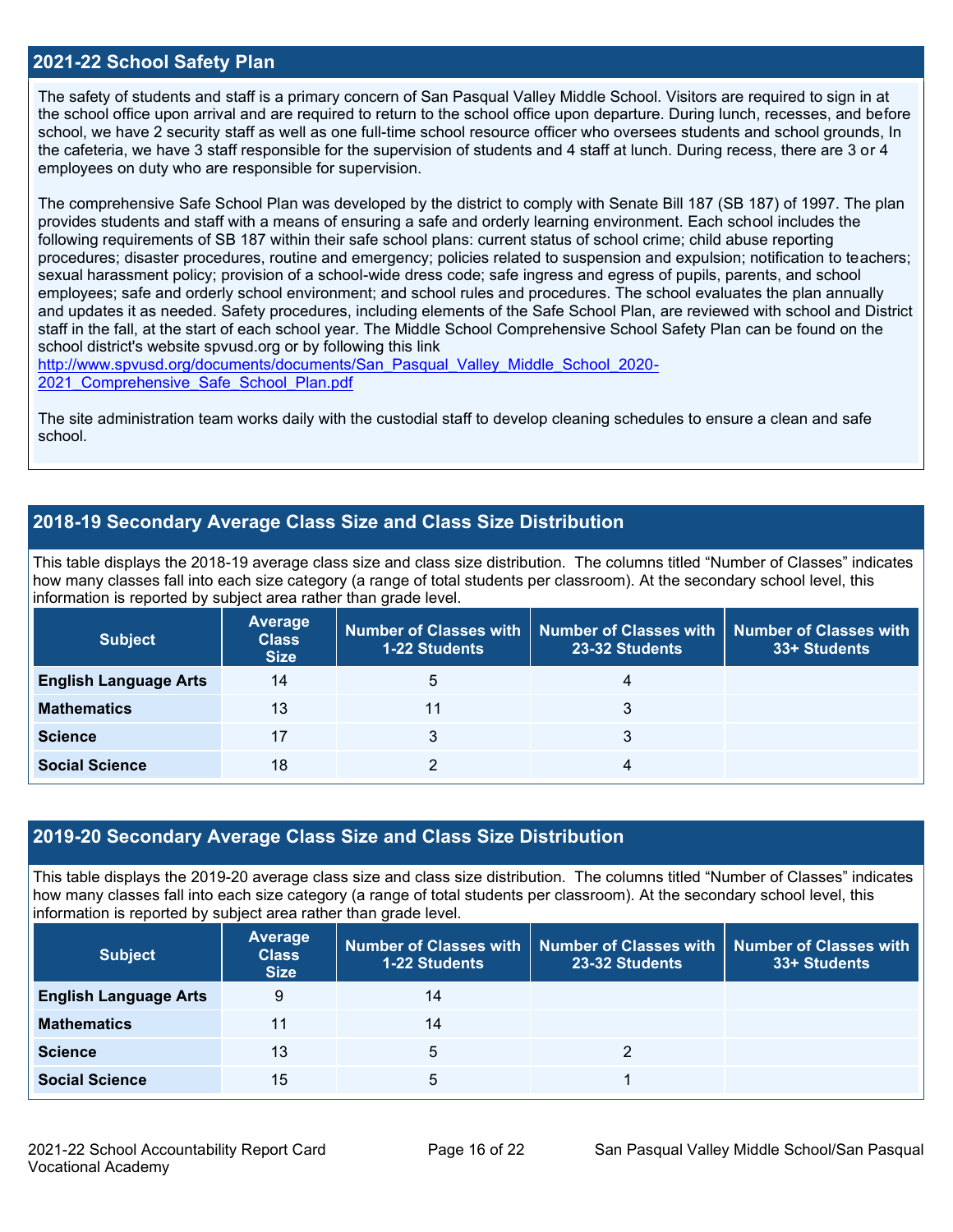#### **2020-21 Secondary Average Class Size and Class Size Distribution**

This table displays the 2020-21 average class size and class size distribution. The columns titled "Number of Classes" indicates how many classes fall into each size category (a range of total students per classroom). At the secondary school level, this information is reported by subject area rather than grade level.

| <b>Subject</b>               | <b>Average</b><br><b>Class</b><br><b>Size</b> | 1-22 Students | Number of Classes with   Number of Classes with   Number of Classes with<br>23-32 Students | 33+ Students |
|------------------------------|-----------------------------------------------|---------------|--------------------------------------------------------------------------------------------|--------------|
| <b>English Language Arts</b> | 12                                            | 13            |                                                                                            |              |
| <b>Mathematics</b>           | 14                                            | 14            |                                                                                            |              |
| <b>Science</b>               | 19                                            | 4             |                                                                                            |              |
| <b>Social Science</b>        | 19                                            | 3             | 3                                                                                          |              |

#### **2020-21 Ratio of Pupils to Academic Counselor**

This table displays the ratio of pupils to Academic Counselor. One full time equivalent (FTE) equals one staff member working full time; one FTE could also represent two staff members who each work 50 percent of full time.

| <b>Title</b>                        | <b>Ratio</b> |
|-------------------------------------|--------------|
| <b>Pupils to Academic Counselor</b> | 142.7        |

### **2020-21 Student Support Services Staff**

This table displays the number of FTE support staff assigned to this school. One full time equivalent (FTE) equals one staff member working full time; one FTE could also represent two staff members who each work 50 percent of full time.

| <b>Number of FTE Assigned to School</b> |
|-----------------------------------------|
| 1.1                                     |
| $\mathbf{0}$                            |
| $\mathbf{0}$                            |
| $\mathbf{0}$                            |
| 0                                       |
| $\mathbf{0}$                            |
| 0                                       |
|                                         |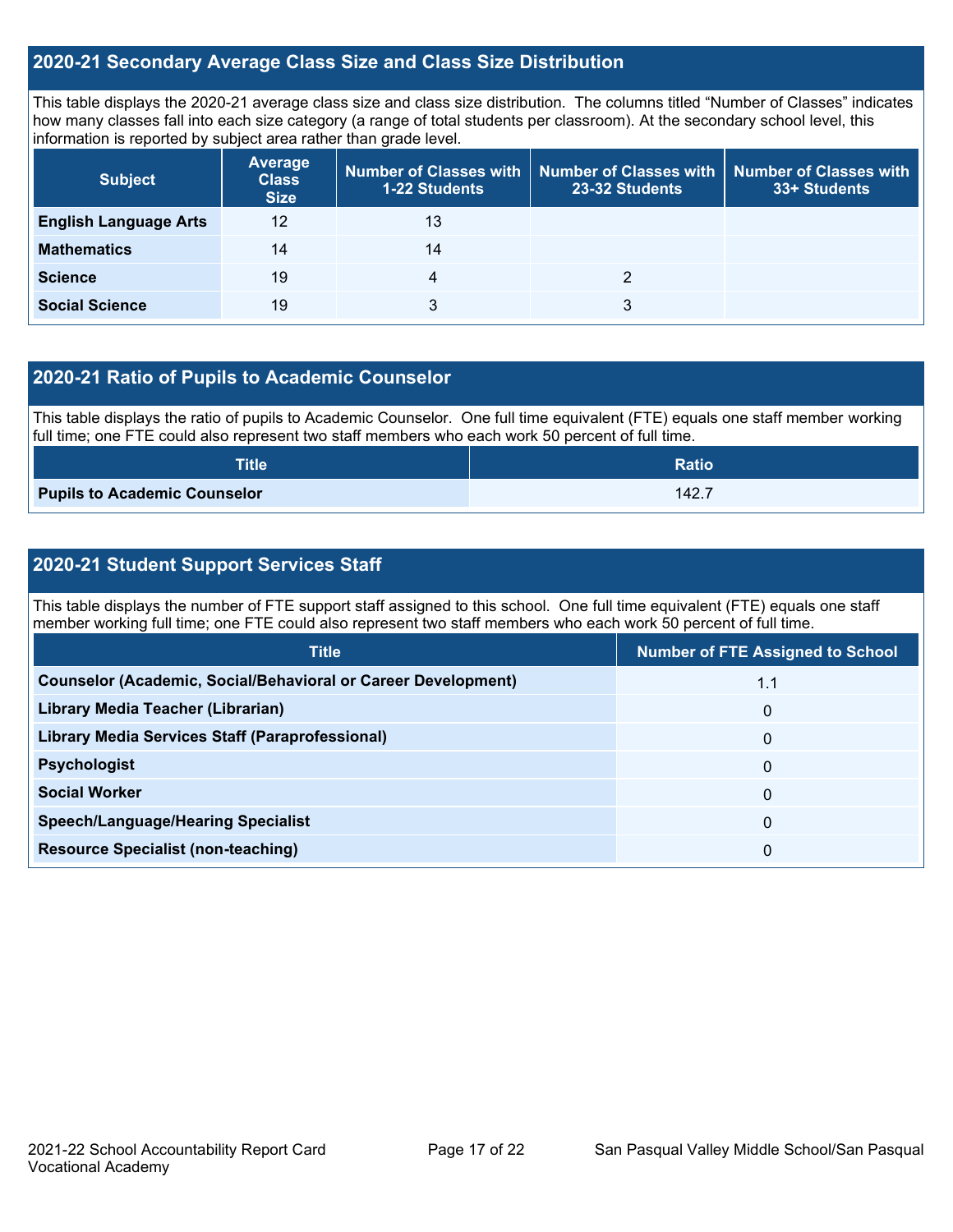#### **2019-20 Expenditures Per Pupil and School Site Teacher Salaries**

This table displays the 2019-20 expenditures per pupil and average teach salary for this school. Cells with N/A values do not require data.

| <b>Level</b>                                         | <b>Total</b><br><b>Expenditures</b><br><b>Per Pupil</b> | <b>Expenditures</b><br><b>Per Pupil</b><br>(Restricted) | <b>Expenditures</b><br><b>Per Pupil</b><br>(Unrestricted) | <b>Average</b><br><b>Teacher</b><br><b>Salary</b> |
|------------------------------------------------------|---------------------------------------------------------|---------------------------------------------------------|-----------------------------------------------------------|---------------------------------------------------|
| <b>School Site</b>                                   | \$11,402                                                | \$2,299                                                 | \$9,103                                                   | \$92,551                                          |
| <b>District</b>                                      | N/A                                                     | N/A                                                     | \$7,537                                                   | \$81,287                                          |
| <b>Percent Difference - School Site and District</b> | N/A                                                     | N/A                                                     | 18.8                                                      | 13.0                                              |
| <b>State</b>                                         |                                                         |                                                         | \$8,444                                                   | \$71.544                                          |
| <b>Percent Difference - School Site and State</b>    | N/A                                                     | N/A                                                     | 7.5                                                       | 25.6                                              |

### **2020-21 Types of Services Funded**

Based on 2020-21 audited financial statements, San Pasqual Valley Unified School District spent an average of \$17,004 of unrestricted monies to educate each student. The expenditures per pupil table provides a comparison of a school's per-pupil funding from unrestricted sources with other schools in the district and throughout the state.

In addition to general fund state funding, San Pasqual Valley Unified School District receives state and federal categorical funding for special programs. During the 2020-21 school year, the district received federal and state aid for the following categorical, special education, and support programs:

- Title I
- Title II Teacher Quality
- Title III LEP
- Title VI REAP
- Title VII Indian Education
- American Indian Early Childhood Education (AIECE)
- Special Education
- Migrant Education
- ASES
- Impact Aid
- Lottery
- Carl Perkins
- CARES/ESSER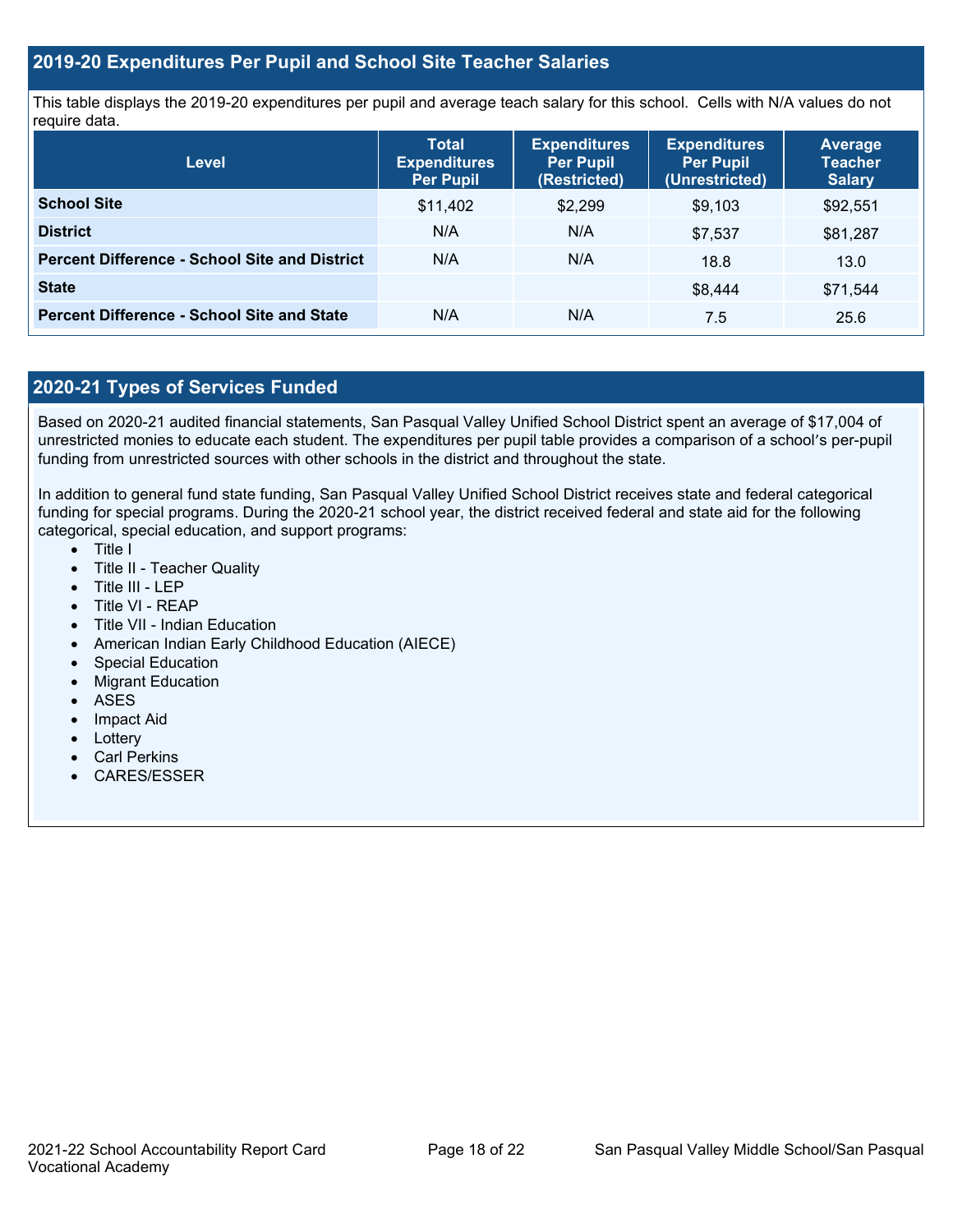#### **2019-20 Teacher and Administrative Salaries**

This table displays the 2019-20 Teacher and Administrative salaries. For detailed information on salaries, see the CDE Certification Salaries & Benefits web page at [http://www.cde.ca.gov/ds/fd/cs/.](http://www.cde.ca.gov/ds/fd/cs/)

| Category                                             | <b>District</b><br><b>Amount</b> | <b>State Average</b><br>for Districts<br>in Same Category |
|------------------------------------------------------|----------------------------------|-----------------------------------------------------------|
| <b>Beginning Teacher Salary</b>                      | \$49,798                         | \$45,813                                                  |
| <b>Mid-Range Teacher Salary</b>                      | \$73,433                         | \$70,720                                                  |
| <b>Highest Teacher Salary</b>                        | \$94,991                         | \$93,973                                                  |
| <b>Average Principal Salary (Elementary)</b>         | \$110,268                        | \$111,613                                                 |
| <b>Average Principal Salary (Middle)</b>             | \$112,925                        | \$119,477                                                 |
| <b>Average Principal Salary (High)</b>               | \$112,925                        | \$120,270                                                 |
| <b>Superintendent Salary</b>                         | \$171,093                        | \$150,704                                                 |
| <b>Percent of Budget for Teacher Salaries</b>        | 29%                              | 29%                                                       |
| <b>Percent of Budget for Administrative Salaries</b> | 5%                               | 6%                                                        |

#### **Professional Development**

A constructive evaluation process promotes quality instruction and is a fundamental element in a sound educational program. Evaluations and formal observations are designed to encourage common goals and to comply with the state's evaluation criteria and district policies. First-year teachers are evaluated twice a year; teachers in their second through fifth years are evaluated annually, and teachers who have been in the district six or more years are evaluated at least once every other year. Evaluations are conducted by the principal, who has been trained and certified for competency to perform teacher evaluations. Evaluation criteria include:

- Engaging and Supporting All Students in Learning
- Understanding and Organizing Subject Matter for Student Learning
- Assessing Student Learning
- Creating and Maintaining Effective Environments for Student Learning
- Planning Instruction and Designing Learning Experiences for All Students
- Developing as a Professional Educator

The district schedules staff development days at the beginning of the year and mid-year. Additional opportunities for professional development were made available to support instructional programs in accordance with school plans.

San Pasqual Valley Unified School District offers support to new teachers through the Beginning Teacher Support and Assistance (BTSA) program. The program is designed to improve the education provided to all students by increasing teacher effectiveness.

Professional Development Opportunities that have been offered during the 21.22 school year are as follows: Second Step, Trauma-Informed Practices, Discovery Education, Capturing Kids Hearts, Behavioral and Mental Health, Diversity and Cultural Awareness, Formative Data Collection Tools and Communication protocols, Essential Mindsets, and Skills, and Restarting Our Assessment System - FIABs

This table displays the number of school days dedicated to staff development and continuous improvement.

| <b>Subject</b>                                                                  |         | $\vert$ 2019-20 2020-21 2021-22 |  |
|---------------------------------------------------------------------------------|---------|---------------------------------|--|
| Number of school days dedicated to Staff Development and Continuous Improvement | $2 - 5$ | $2 - 5$                         |  |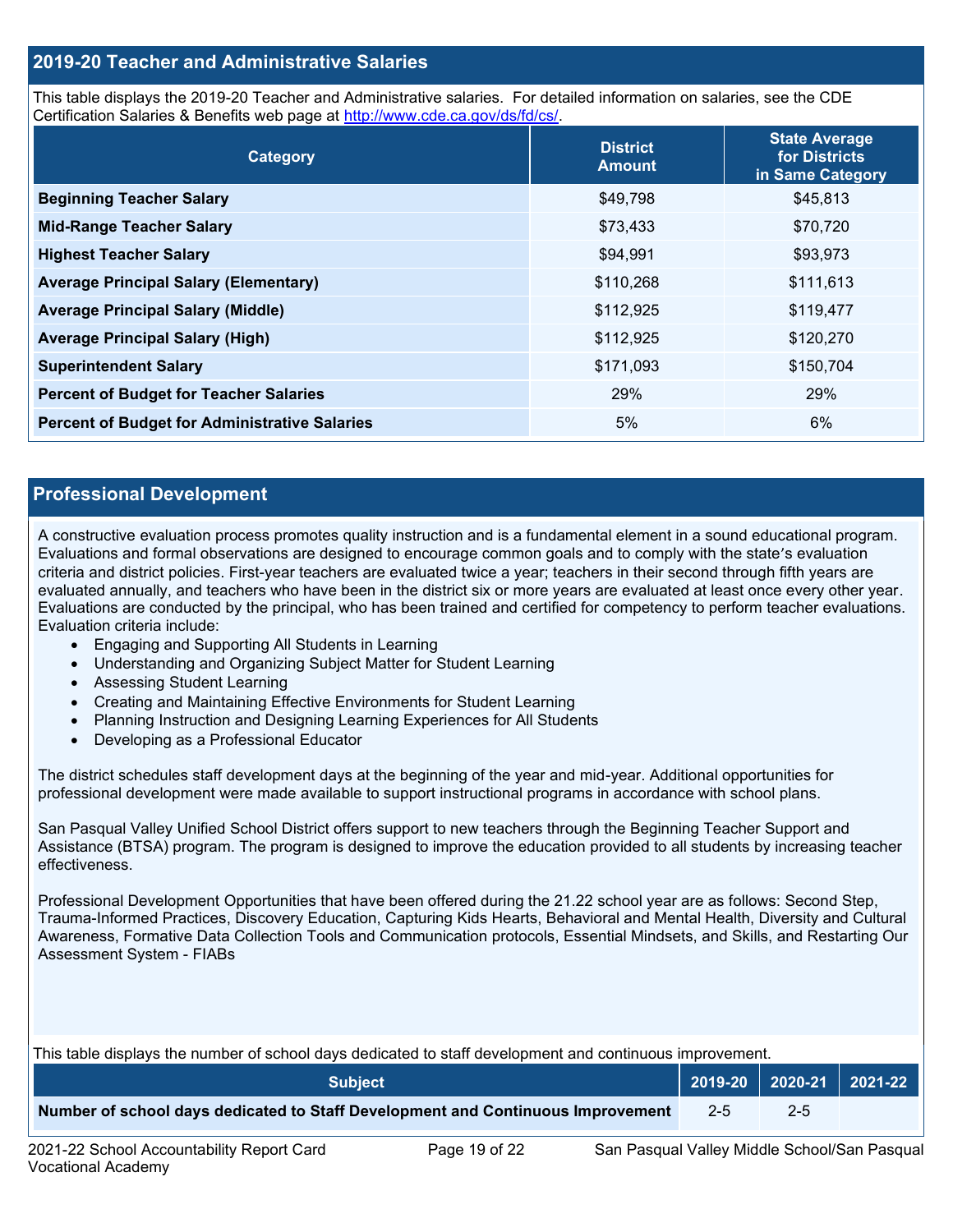# **San Pasqual Valley Unified School District 2020-21 Local Accountability Report Card (LARC) Addendum**

## **Local Accountability Report Card (LARC) Addendum**

**2020-21 Local Accountability Report Card (LARC) Addendum Overview**



On July 14, 2021, the California State Board of Education (SBE) determined that the California Department of Education (CDE) will use the SARC as the mechanism to conduct a one-time data collection of the LEA-level aggregate test results of all school's local assessments administered during the 2020–2021 school year in order to meet the federal Every Students Succeeds Act (ESSA) reporting requirement for the Local Educational Agency Accountability Report Cards (LARCs).

Each local educational agency (LEA) is responsible for preparing and posting their annual LARC in accordance with the federal ESSA. As a courtesy, the CDE prepares and posts the LARCs on behalf of all LEAs.

Only for the 2020–2021 school year and the 2020–2021 LARCs, LEAs are required to report their aggregate local assessments test results at the LEA-level to the CDE by populating the tables below via the SARC. These data will be used to meet the LEAs' federal requirement for their LARCs. Note that it is the responsibility of the school and LEA to ensure that all student privacy and suppression rules are in place when reporting data in Tables 3 and 4 in the Addendum, as applicable.

The tables below are not part of the SBE approved 2020–2021 SARC template but rather are the mechanism by which these required data will be collected from LEAs.

For purposes of the LARC and the following tables, an LEA is defined as a school district, a county office of education, or a direct funded charter school.

| <b>2021-22 District Contact Information</b> |                                            |  |  |  |
|---------------------------------------------|--------------------------------------------|--|--|--|
| <b>District Name</b>                        | San Pasqual Valley Unified School District |  |  |  |
| <b>Phone Number</b>                         | 760.572.0222                               |  |  |  |
| Superintendent                              | Katrina León, Ed.D.                        |  |  |  |
| <b>Email Address</b>                        | kleon@spvusd.org                           |  |  |  |
| <b>District Website Address</b>             | www.spvusd.org                             |  |  |  |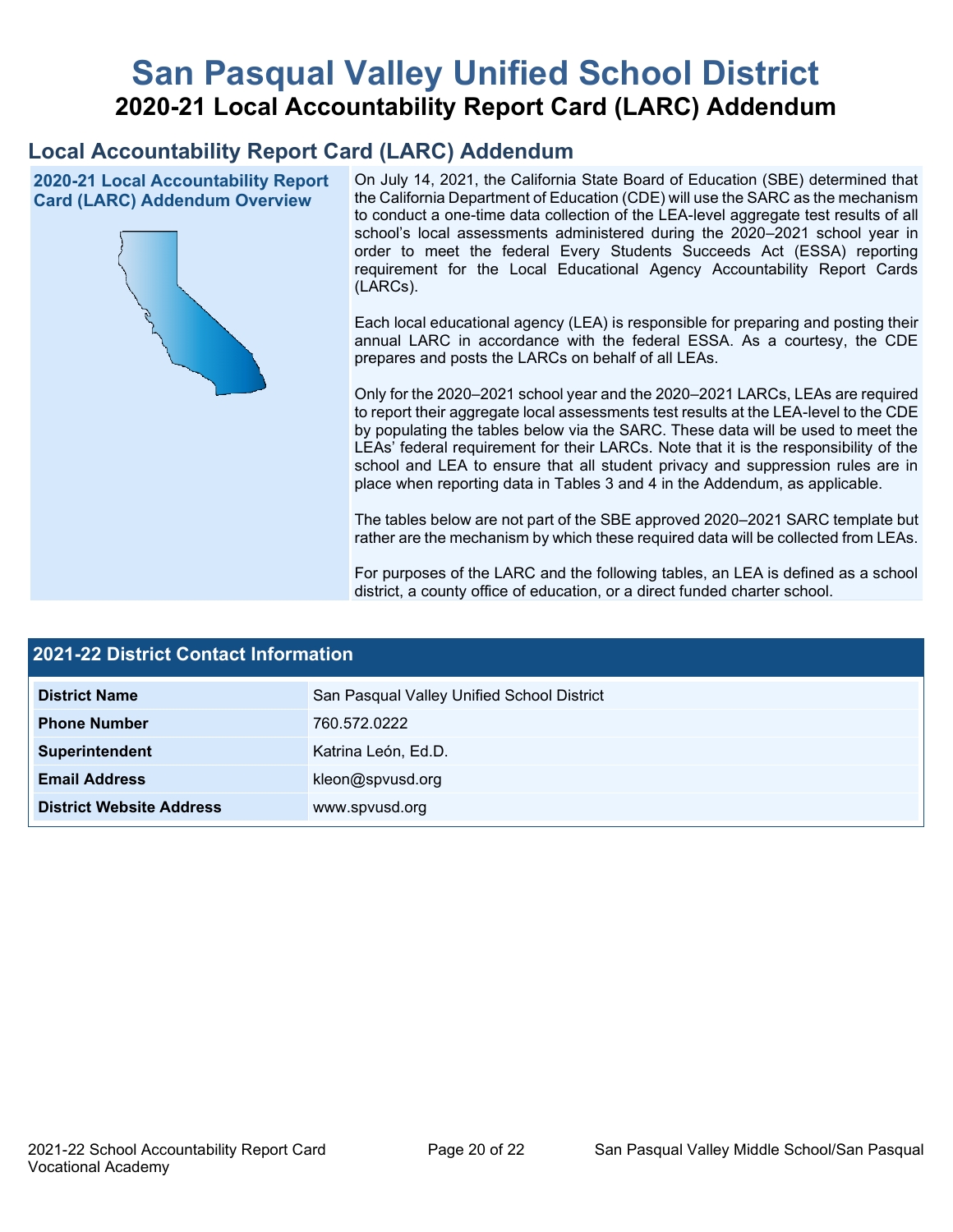### **2020-21 CAASPP Test Results in ELA by Student Group**

This table displays CAASPP test results in ELA by student group for students grades three through eight and grade eleven taking and completing a state-administered assessment. The CDE will populate this table for schools in cases where the school administered the CAASPP assessment. In cases where the school administered a local assessment instead of CAASPP, the CDE will populate this table with "NT" values, meaning this school did not test students using the CAASPP. See the local assessment(s) table for more information.

| <b>CAASPP</b><br><b>Student Groups</b>               | <b>CAASPP</b><br><b>Total</b><br><b>Enrollment</b> | <b>CAASPP</b><br><b>Number</b><br><b>Tested</b> | <b>CAASPP</b><br><b>Percent</b><br><b>Tested</b> | <b>CAASPP</b><br><b>Percent</b><br><b>Not Tested</b> | <b>CAASPP</b><br><b>Percent</b><br>Met or<br><b>Exceeded</b> |
|------------------------------------------------------|----------------------------------------------------|-------------------------------------------------|--------------------------------------------------|------------------------------------------------------|--------------------------------------------------------------|
| <b>All Students</b>                                  | 357                                                | 274                                             | 76.75                                            | 23.25                                                | 15.99                                                        |
| <b>Female</b>                                        | 187                                                | 140                                             | 74.87                                            | 25.13                                                | 18.71                                                        |
| <b>Male</b>                                          | 170                                                | 134                                             | 78.82                                            | 21.18                                                | 13.08                                                        |
| American Indian or Alaska Native                     | 185                                                | 148                                             | 80.00                                            | 20.00                                                | 12.50                                                        |
| <b>Asian</b>                                         | $\mathbf{0}$                                       | $\mathbf 0$                                     | $\mathbf 0$                                      | $\Omega$                                             | 0                                                            |
| <b>Black or African American</b>                     | --                                                 | $\sim$                                          | --                                               | --                                                   | --                                                           |
| <b>Filipino</b>                                      | $\Omega$                                           | $\mathbf 0$                                     | $\Omega$                                         | $\Omega$                                             | 0                                                            |
| <b>Hispanic or Latino</b>                            | 145                                                | 111                                             | 76.55                                            | 23.45                                                | 20.91                                                        |
| Native Hawaiian or Pacific Islander                  | $\mathbf 0$                                        | $\mathbf 0$                                     | 0                                                | $\overline{0}$                                       | 0                                                            |
| <b>Two or More Races</b>                             | 13                                                 | 5                                               | 38.46                                            | 61.54                                                | --                                                           |
| <b>White</b>                                         | --                                                 | $\overline{\phantom{m}}$                        |                                                  |                                                      | --                                                           |
| <b>English Learners</b>                              | 80                                                 | 60                                              | 75.00                                            | 25.00                                                | 6.78                                                         |
| <b>Foster Youth</b>                                  | --                                                 | $\overline{\phantom{a}}$                        |                                                  |                                                      | --                                                           |
| <b>Homeless</b>                                      | 18                                                 | 8                                               | 44.44                                            | 55.56                                                | --                                                           |
| <b>Military</b>                                      | $\Omega$                                           | $\mathbf 0$                                     | $\mathbf 0$                                      | $\mathbf{0}$                                         | 0                                                            |
| <b>Socioeconomically Disadvantaged</b>               | 239                                                | 191                                             | 79.92                                            | 20.08                                                | 13.37                                                        |
| <b>Students Receiving Migrant Education Services</b> | 12                                                 | 11                                              | 91.67                                            | 8.33                                                 | 30.00                                                        |
| <b>Students with Disabilities</b>                    | 74                                                 | 56                                              | 75.68                                            | 24.32                                                | 3.70                                                         |